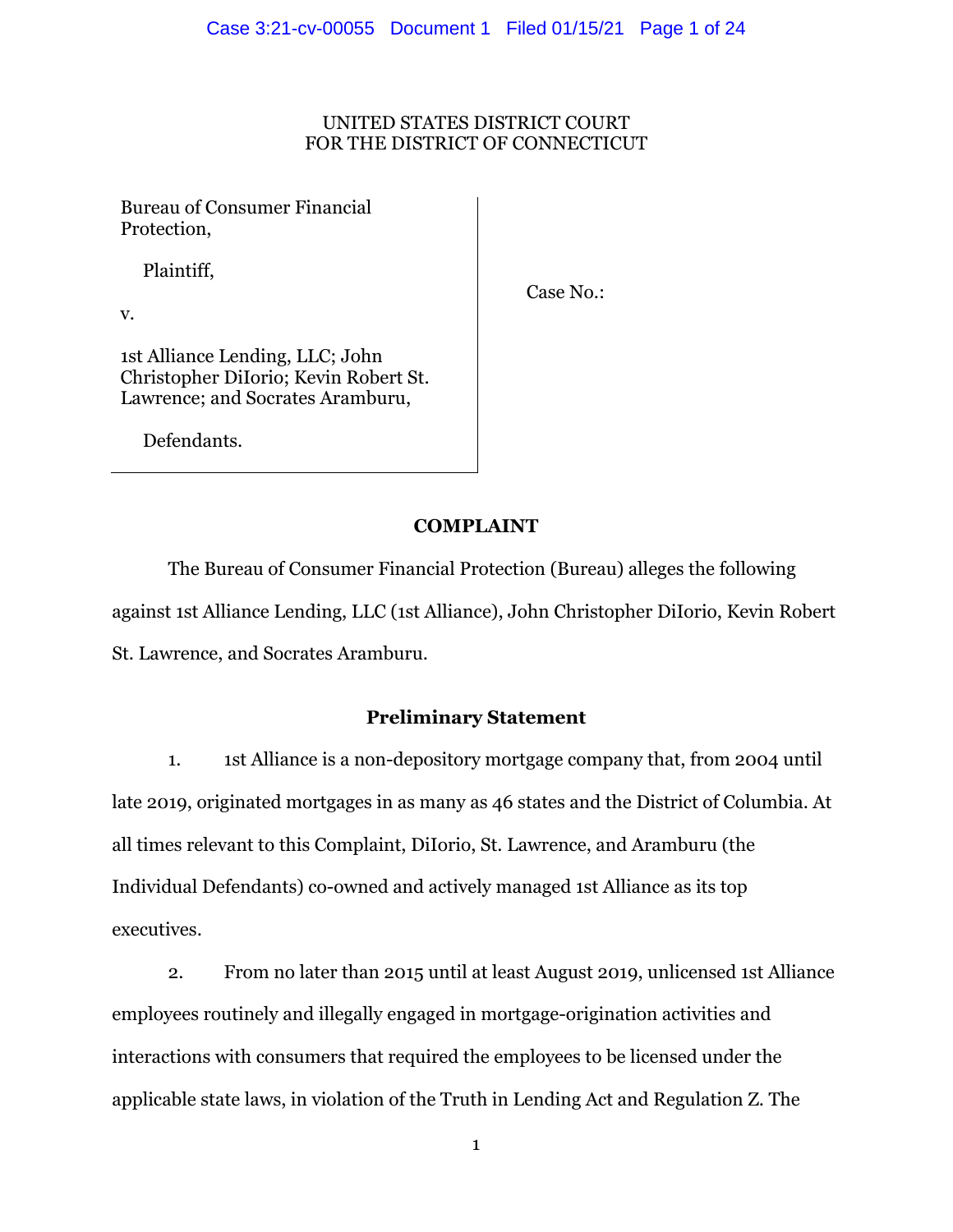#### Case 3:21-cv-00055 Document 1 Filed 01/15/21 Page 2 of 24

Individual Defendants designed, directed, or were aware of these unlawful features of 1st Alliance's business model.

3. Following company policy, 1st Alliance employees regularly required consumers to submit documents for verification before issuing the consumer a Loan Estimate, in violation of the Truth in Lending Act and Regulation Z.

4. Following company policy, on thousands of occasions, 1st Alliance employees denied credit to consumers based on information in a consumer report or in response to an application but did not give the consumer the "adverse action" notice required under the Fair Credit Reporting Act or the Equal Credit Opportunity Act.

5. 1st Alliance representatives made repeated misrepresentations, omissions, and false statements to consumers, in telephone calls and other electronic communications, about such matters as whether the consumer had been preapproved or guaranteed for a particular program or term and whether and on what terms the consumer was likely to obtain refinancing.

6. At all times relevant to this Complaint, 1st Alliance's business model incorporated, in part, a series of deceptive acts or practices, unfair acts or practices, or both, that harmed or posed a substantial risk of harm to consumers.

### **Jurisdiction and Venue**

7. The Bureau brings this action under §§ 1031, 1036, 1054, and 1055 of the Consumer Financial Protection Act of 2010 (CFPA), 12 U.S.C. §§ 5531, 5536, 5564, 5565; § 626 of the Omnibus Appropriations Act of 2009, as amended by § 1097 of the CFPA, 12 U.S.C. § 5538; § 1014.3 of the Mortgage Acts and Practices—Advertising Rule (MAP Rule or Regulation N), 12 C.F.R. § 1014.3; the Truth in Lending Act, 15 U.S.C. § 1601 *et*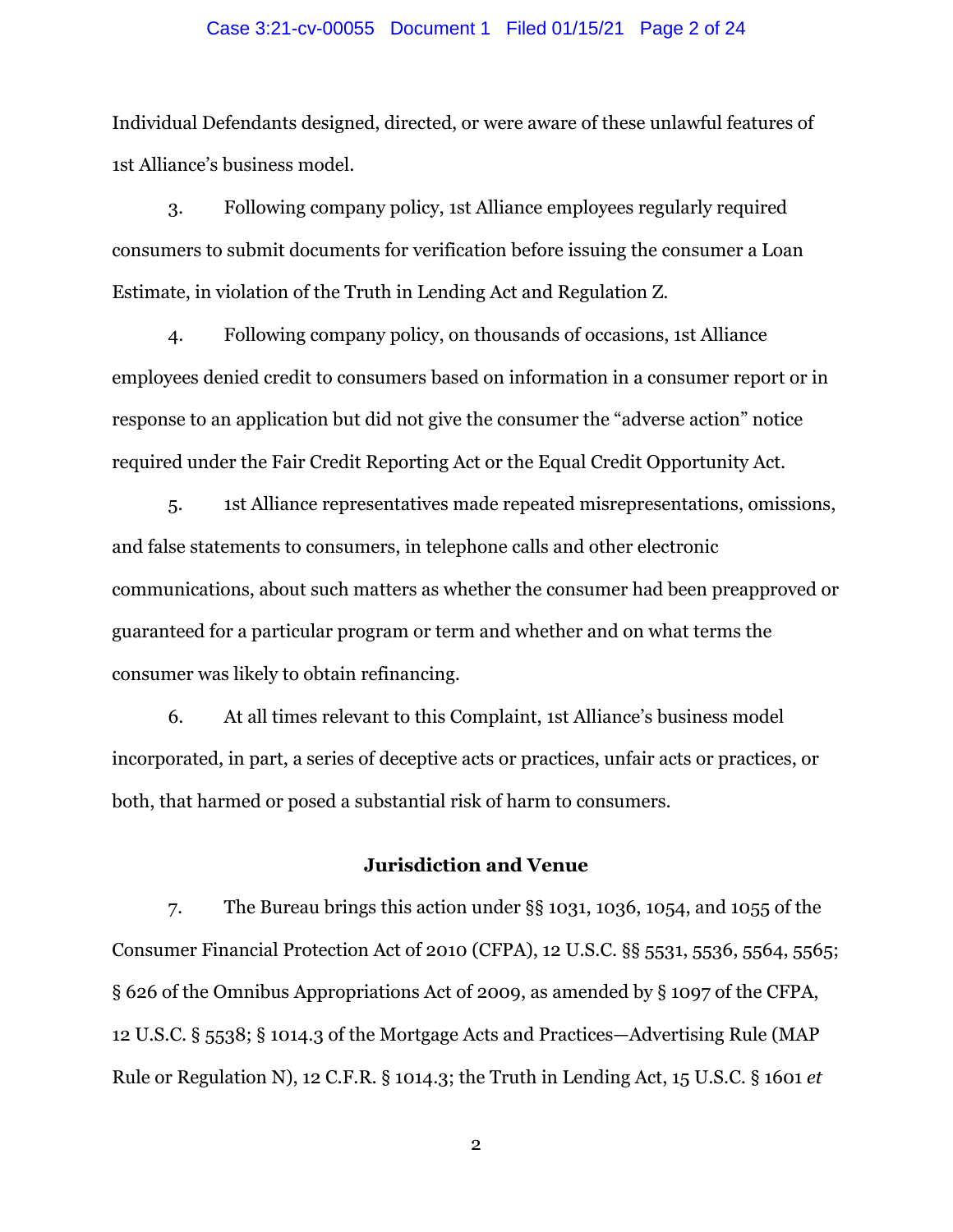#### Case 3:21-cv-00055 Document 1 Filed 01/15/21 Page 3 of 24

*seq.*, and its implementing regulation, Regulation Z, 12 C.F.R. § 1026; the Fair Credit Reporting Act, 15 U.S.C. § 1681 *et seq.*, and the Equal Credit Opportunity Act, 15 U.S.C. § 1691 *et seq.*, and its implementing regulation, Regulation B, 12 C.F.R. § 1002.

8. This Court has subject-matter jurisdiction over this action because it is brought under "Federal consumer financial law," 12 U.S.C. § 5565(a)(1), presents a federal question, 28 U.S.C. § 1331, and is brought by an agency of the United States, 28 U.S.C. § 1345.

9. This Court has personal jurisdiction over Defendants and venue is proper in this district because Defendants are located, reside, or do business here. 12 U.S.C. § 5564(f).

### **Parties**

10. The Bureau is an independent agency of the United States created by the CFPA and charged with regulating the offering and provision of consumer-financial products and services under federal consumer-financial laws. 12 U.S.C. § 5491(a). The Bureau has independent litigating authority. *See* 12 U.S.C. § 5564(a)-(b).

11. 1st Alliance was incorporated in 2004 in Connecticut and has or had its principal place of business in East Hartford, Connecticut. On information and belief, 1st Alliance has not originated mortgages since August 2019, and it ceased operations in November 2019.

12. 1st Alliance offered consumers residential mortgages, which are consumer-financial products or services under § 1002 of the CFPA. 12 U.S.C. §§ 5481(5), 5481(7), 5481(15)(A)(i). 1st Alliance is therefore is a "covered person" under the CFPA. 12 U.S.C. § 5481(6)(A).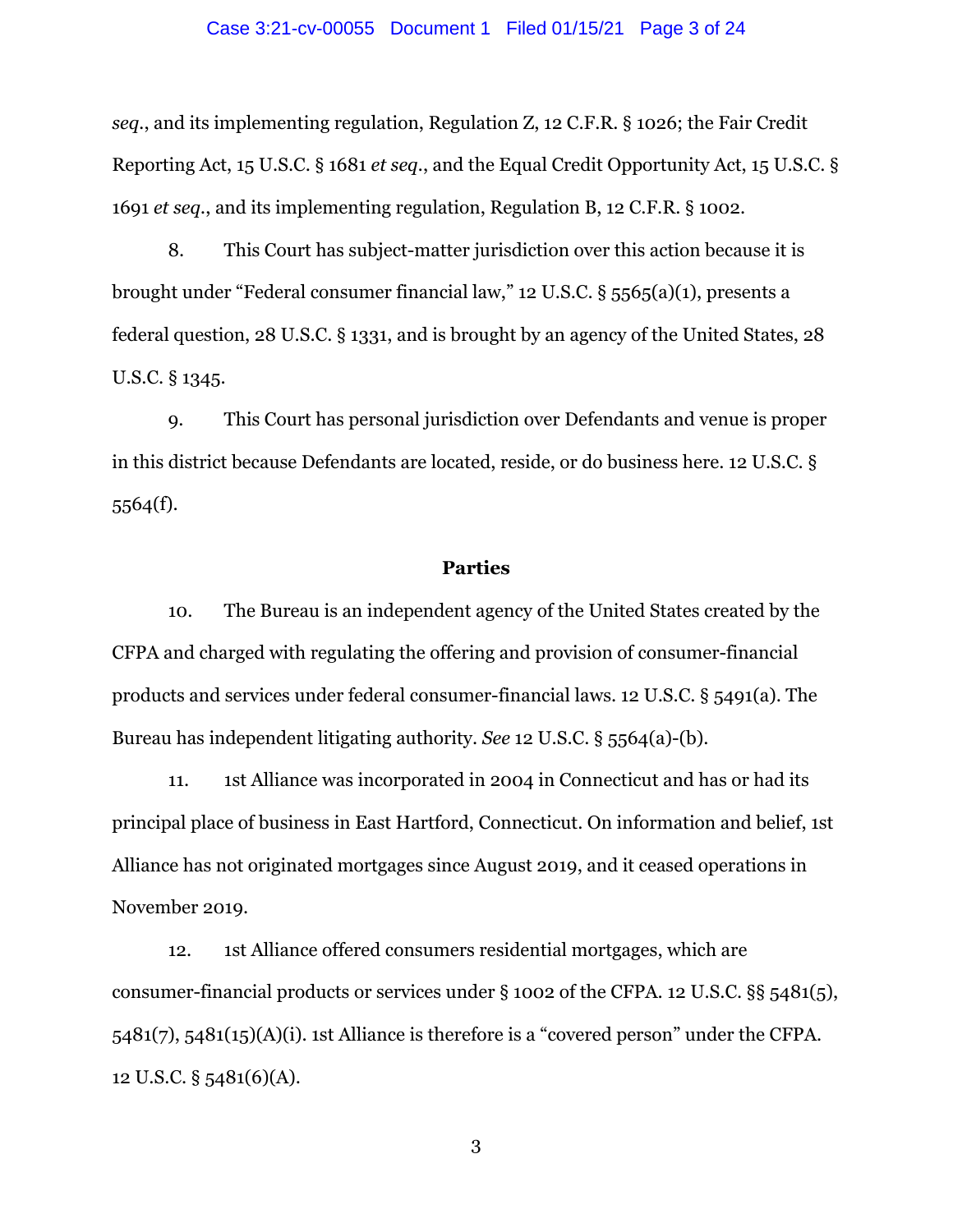#### Case 3:21-cv-00055 Document 1 Filed 01/15/21 Page 4 of 24

13. At all times relevant to this Complaint, DiIorio owned a 59.5% share of 1st Alliance and served as its Chief Executive Officer and one of its three Managing Members. DiIorio is therefore a "Related Person" under the CFPA, 12 U.S.C. § 5481(25)(C)(i), (ii), and is thus deemed a "Covered Person" under the CFPA. 12 U.S.C. § 5481(25)(B).

14. At all times relevant to this Complaint, St. Lawrence owned a 25.5% share of 1st Alliance and served as its President of Production and one of three Managing Members. St. Lawrence is therefore a "Related Person" under the CFPA, 12 U.S.C. § 5481(25)(C)(i), (ii), and is thus deemed a "Covered Person" under the CFPA. 12 U.S.C. § 5481(25)(B).

15. At all times relevant to this Complaint, Aramburu owned a 15% share of 1st Alliance and served as its President of Capital Markets and one of three Managing Members. Aramburu is therefore a "Related Person" under the CFPA, 12 U.S.C. § 5481(25)(C)(i), (ii), and is thus deemed a "Covered Person" under the CFPA. 12 U.S.C. § 5481(25)(B).

16. In 2014, the Bureau entered a consent order against 1st Alliance (2014 Order) for violations of the Real Estate Settlement Procedures Act, 12 U.S.C. § 2607. 1st Alliance stipulated to entry of the 2014 Order and admitted all of its findings of facts and conclusions of law. In the 2014 Order, 1st Alliance was ordered to "refrain from committing violations of . . . any . . . provision of a 'Federal Consumer Financial Law,' as defined by 12 U.S.C. § 5481(14)." 2014 Order, ¶ 13.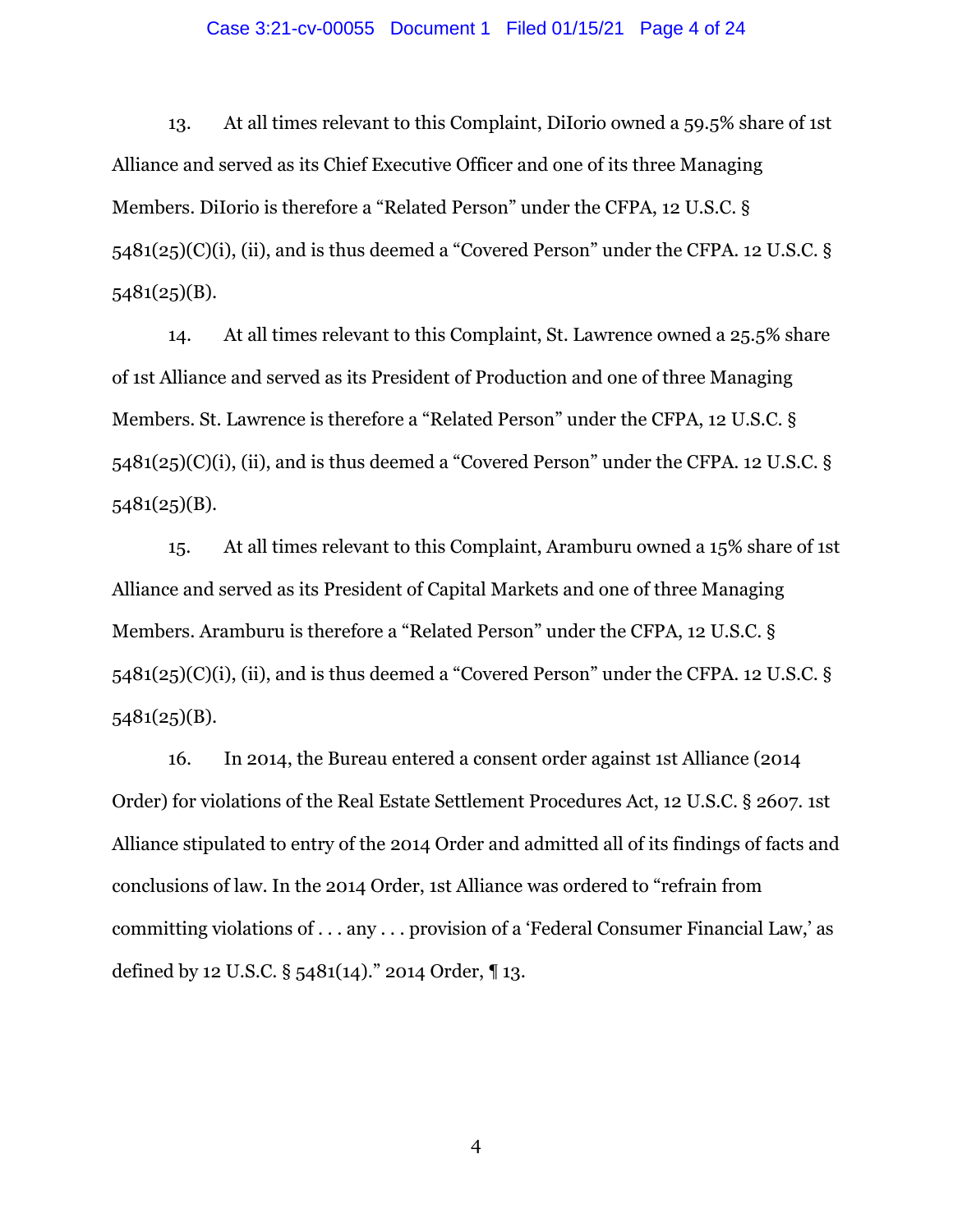#### **Facts**

## *1st Alliance structured its mortgage-origination business so that unlicensed salespeople were consumers' primary points of contact.*

17. 1st Alliance, for many years, used a position called a "Submission Coordinator," or "SC." Initially, SCs mainly received and tracked documentation from consumers and had little consumer interaction.

18. Beginning on or about 2015, SCs' job duties changed, and SCs became the first employee who interacted with the consumer on behalf of 1st Alliance and the primary consumer point of contact throughout the mortgage-origination process. In short, SCs became salespeople. More people were SCs than held any other position at 1st Alliance.

19. At around the same time that SCs' job duties changed, 1st Alliance's mortgage-origination business shifted from "short refis"—refinancing of underwater properties—to purchase mortgages. 1st Alliance also began offering FHA Streamline refinance loans (Streamline refis) around the same time. By mid-2016, most of 1st Alliance's monthly originations were purchase mortgages.

20. From roughly 2015 until at least August 2019, 1st Alliance's mortgageorigination business largely consisted of purchase mortgages and Streamline refis.

21. In January 2018, SCs were renamed "Home Loan Consultants" by 1st Alliance, with minimal changes to their duties. At the same time, 1st Alliance also created the related positions "Senior Home Loan Consultant" and "Servicing Streamline Home Loan Consultant" (SSHLCs) (collectively, together with Home Loan Consultants, HLCs).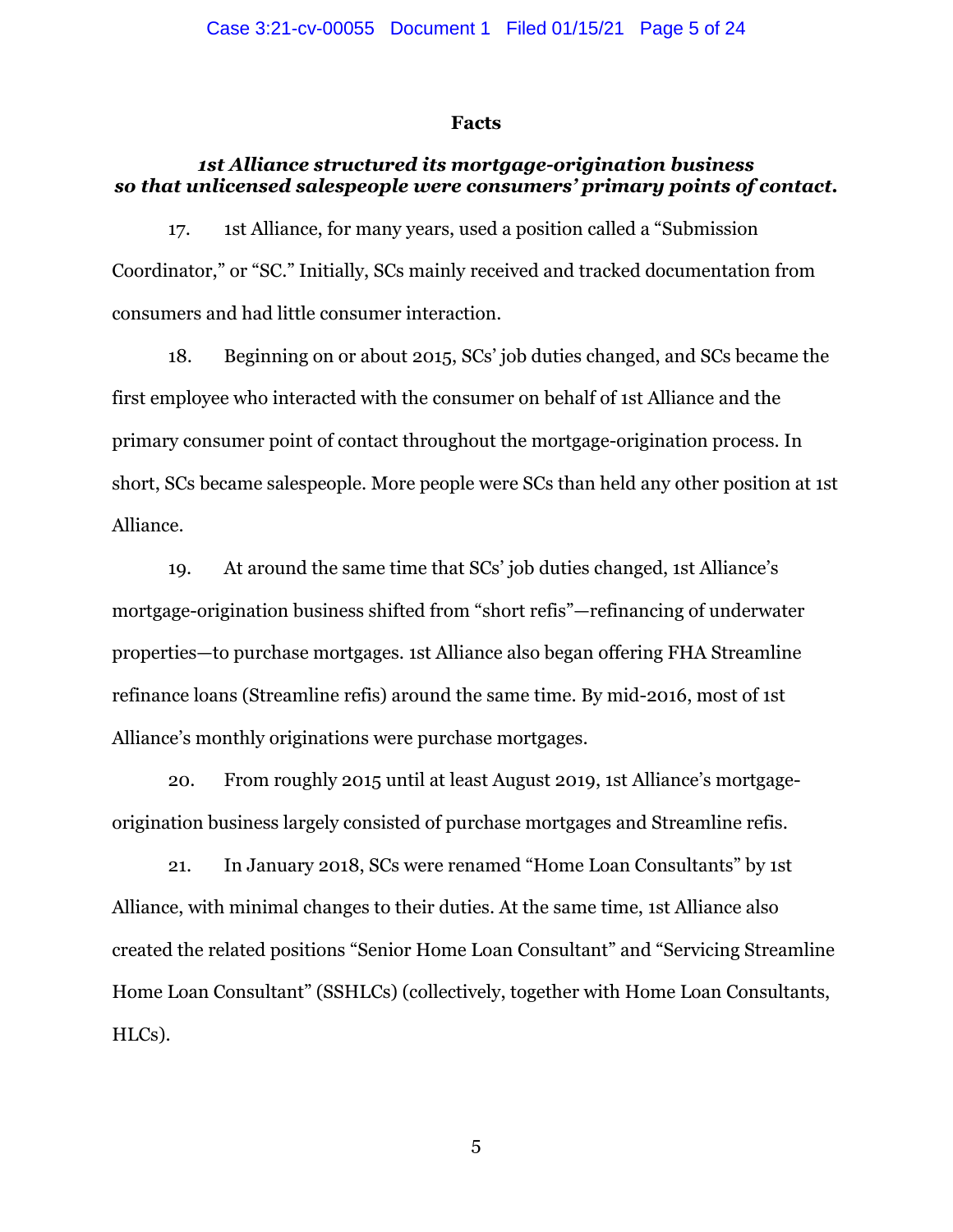#### Case 3:21-cv-00055 Document 1 Filed 01/15/21 Page 6 of 24

22. At all times relevant to this Complaint, every state and the District of Columbia had in force a state "SAFE Act" requiring mortgage-origination organizations such as 1st Alliance to ensure that each person working for it who originated loans was licensed. Each such state SAFE Act was enacted pursuant to the federal SAFE Act, 12 U.S.C. § 5101, *et seq*.

23. 1st Alliance never required SCs or HLCs to hold mortgage-originator licenses in the states where a residential property was to be mortgaged. In most, if not all, cases SCs and HLCs were not licensed in any state.

24. As many as 20% of SCs at one time were temporary employees, and turnover among SCs and HLCs was high. In 2017, roughly half of SCs had been with 1st Alliance for under three months.

25. At all times relevant to this Complaint, 1st Alliance employed about four times as many SCs or HLCs as licensed mortgage-loan originators (MLOs).

## *1st Alliance's unlicensed SCs and HLCs took mortgage applications and offered and negotiated mortgage terms.*

26. Throughout this period, 1st Alliance's purchase business relied on SCs and HLCs contacting consumer leads via emails, text messages, and phone calls. SCs and HLCs conducted an initial "intake" phone call with interested prospective borrowers; these calls typically lasted between 15 and 25 minutes.

27. On the intake call, the SC or HLC asked questions about and discussed with the consumer details of the consumer's particular financial circumstances, and in most cases, while on the call, the SC or HLC performed a credit check and discussed specific aspects of the consumer's credit report and credit scores. The SC or HLC typically asked the consumer to estimate a purchase price. The SC or HLC typically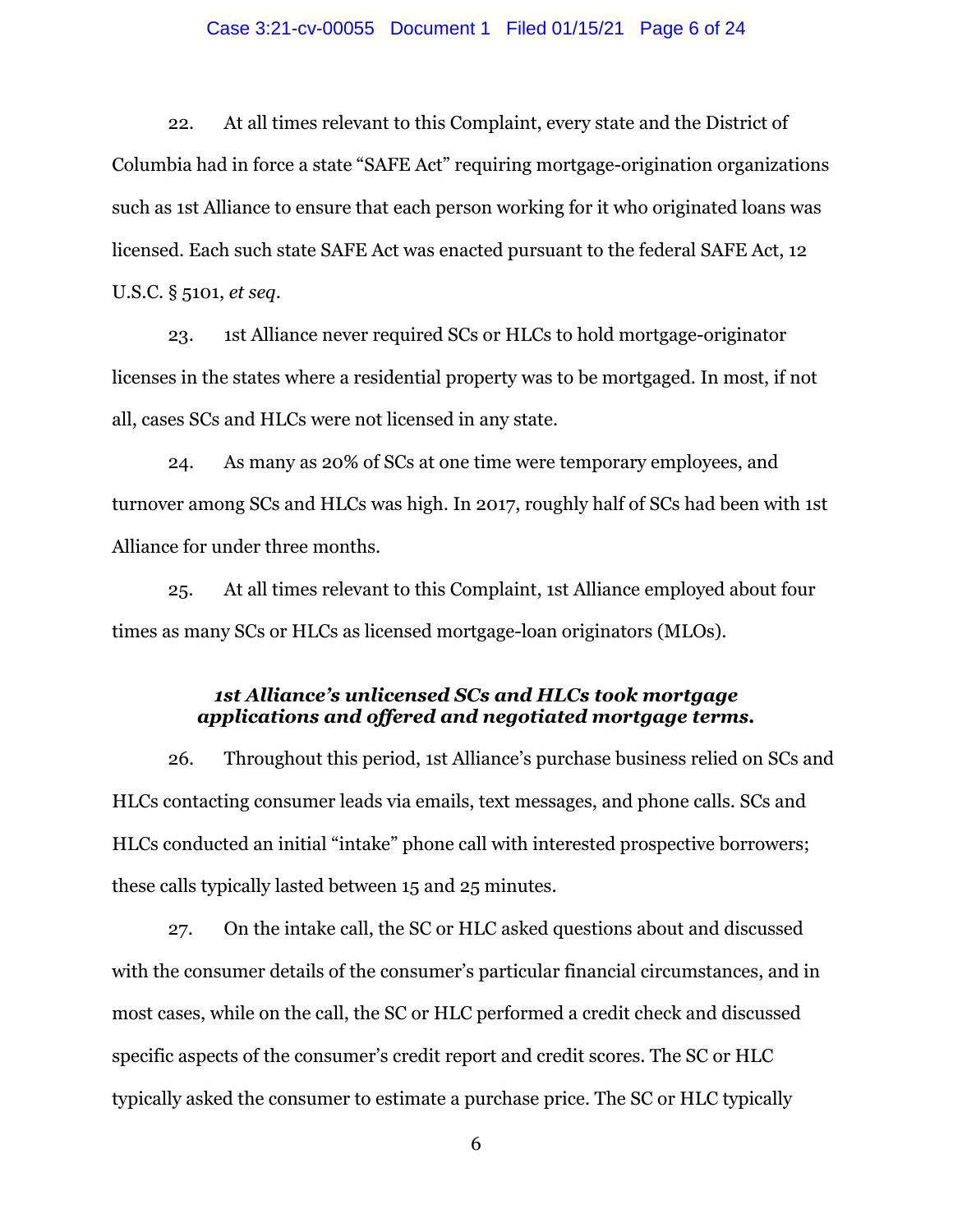#### Case 3:21-cv-00055 Document 1 Filed 01/15/21 Page 7 of 24

suggested a particular program, such as an FHA, VA, or conventional loan, as bestsuited to the consumer's circumstances.

28. The SC or HLC often quoted to the consumer a range of interest rates likely to be available to the consumer as part of the recommended program; gave an estimated monthly payment, including principal, interest, taxes, hazard insurance, and any applicable mortgage insurance; and told the consumer the dollar amount they would need for a down payment or closing costs.

29. 1st Alliance's policy stated that it was permissible for SCs and HLCs to quote an interest-rate range to consumers.

30. In practice, SCs and HLCs often quoted consumers an interest-rate range on the order of 0.5%, and occasionally quoted consumers a particular interest rate, not a range.

31. Each intake call—and often some further interactions between the consumer and the SC or HLC—took place before the consumer had had any contact with a licensed MLO at 1st Alliance and before any 1st Alliance MLO had reviewed the consumer's file.

32. SCs and HLCs reasonably regarded themselves as "owning" the relationship with the consumer at 1st Alliance.

33. At 1st Alliance, SC and HLC compensation relied heavily on commissions tied to originated mortgages—much more heavily than MLO compensation did. For some SCs and HLCs, commissions represented most of their compensation.

34. Compared to MLOs at 1st Alliance, SCs and HLCs were incentivized to sell mortgages, and they were paid higher commissions and lower base salaries.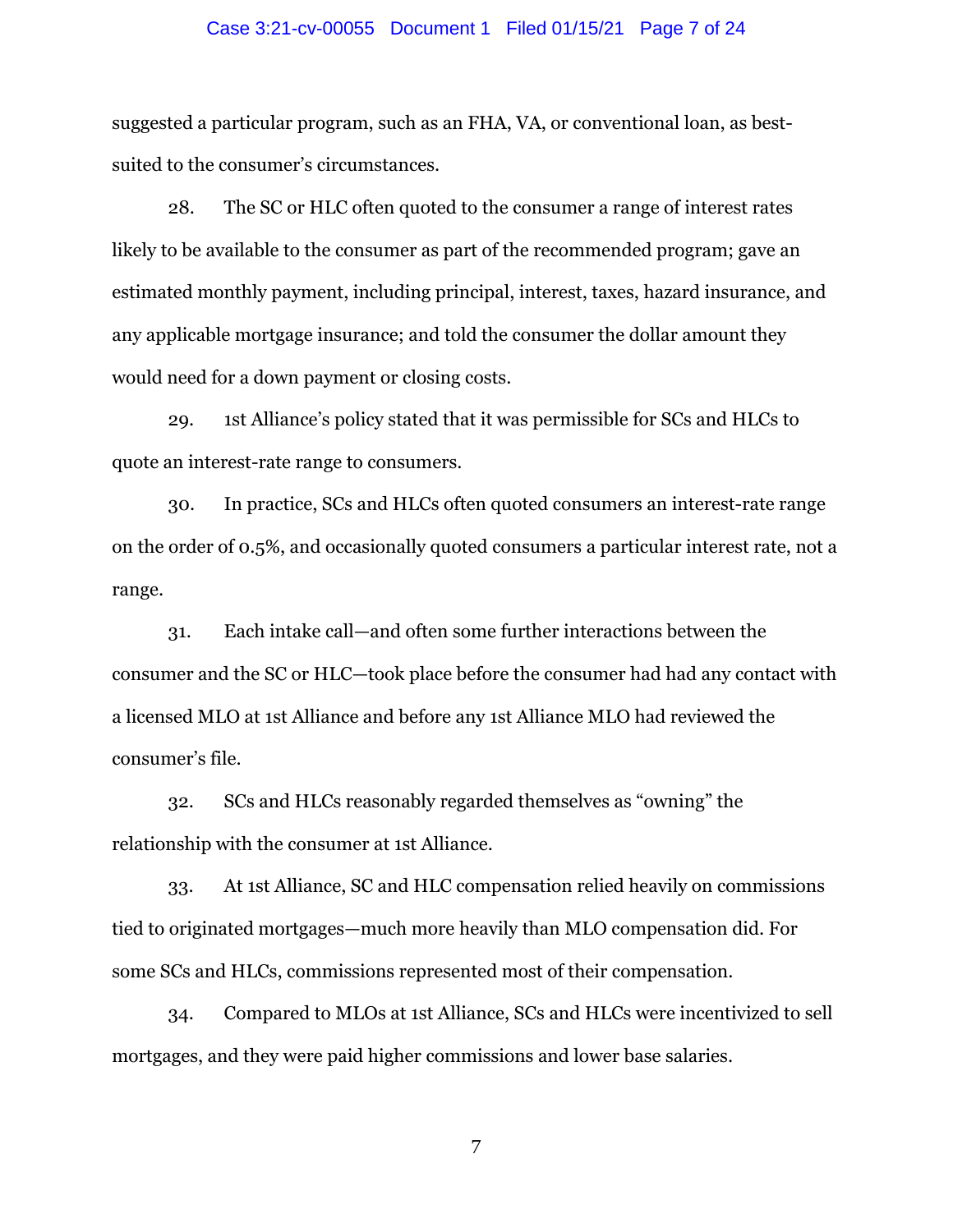#### Case 3:21-cv-00055 Document 1 Filed 01/15/21 Page 8 of 24

35. No later than February 2017, 1st Alliance's chief compliance officer began raising concerns to senior company leaders, including the Individual Defendants, that activities SCs were engaging in could require licensing under federal or state SAFE Acts.

36. On or about October 2017, 1st Alliance's Compliance Manager notified senior management, including DiIorio and St. Lawrence, that an internal audit had found that SCs "were at times engaged in what may constitute . . . licensed activity under the SAFE Act."

37. The 2017 Audit found that, at times, Submission Coordinators provided credit-repair advice, discussed interest rates and other loan terms with consumers, made credit decisions, and disqualified consumers.

## *1st Alliance denied credit to thousands of consumers but sent no adverse-action notice.*

38. On or after some intake calls, based on information supplied in a consumer report, a 1st Alliance representative such as an SC, HLC, or MLO concluded, and informed the consumer, that the consumer was "ineligible" or "not qualified" for a loan, for instance, because of a recent bankruptcy, or because the consumer's credit score was below 1st Alliance's threshold.

39. On or after some intake calls, following a prequalification request from the consumer, the SC, HLC, or another 1st Alliance representative treated such a request as an application for credit and, after evaluating the consumer's information, concluded and informed the consumer that they were "ineligible" or "not qualified" for a loan.

40. 1st Alliance did not issue written adverse-action notices to consumers who were denied credit in this fashion or to any consumers to whom it denied credit before submission of a complete Form 1003, the Uniform Residential Loan Application form.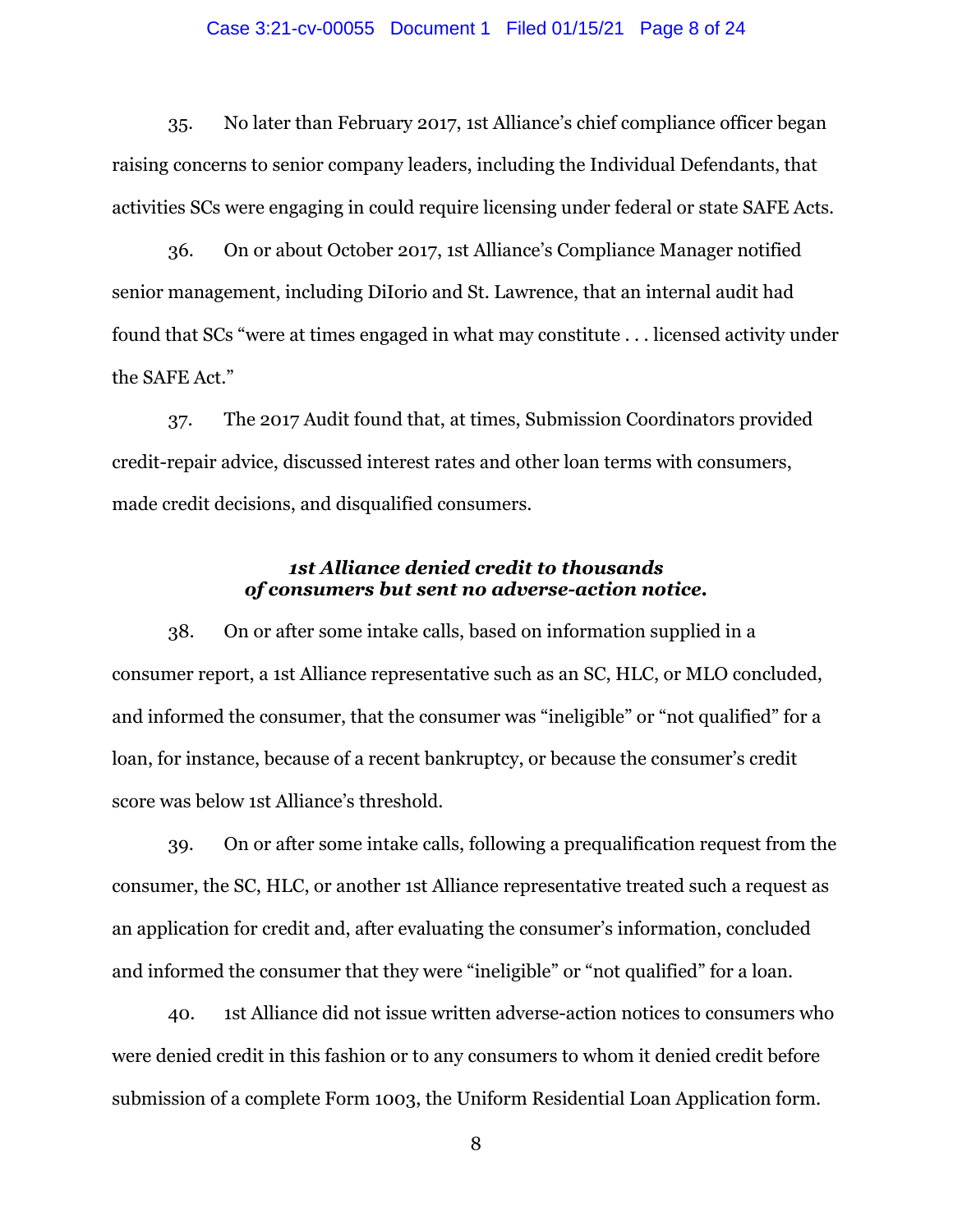#### Case 3:21-cv-00055 Document 1 Filed 01/15/21 Page 9 of 24

41. According to data from the contact-management system used by 1st Alliance, it appears that over 7,000 such consumers were denied credit and coded "not qualified" by 1st Alliance between August 2017 and July 2019. During this same period, the system coded only 30 consumers as having been "denied" credit.

## *1st Alliance regularly misrepresented Streamline refis to induce consumers to obtain a purchase mortgage.*

42. As noted, beginning in about 2015 and continuing until at least 2019, 1st Alliance originated Streamline refis in addition to its purchase-mortgage business. Between 2016 and 2019, 1st Alliance originated several thousand Streamline refis.

43. As with its purchase-mortgage business, for Streamline refis, SCs and HLCs were consumers' first and primary point of contact with 1st Alliance.

44. When speaking with consumers seeking a purchase mortgage, 1st Alliance representatives regularly made representations about the availability and cost savings to the consumer of a Streamline refi loan.

45. As an inducement to the consumer to enter into a purchase mortgage, SCs and HLCs often said that after six months of satisfactory payments, the consumer could obtain a significantly better rate through a Streamline refi than under the purchase mortgage.

46. In fact, the SC or HLC had no assurance that the consumer would qualify for a Streamline refi loan, even if the on-time payment conditions were met, or that the rate would be significantly better than the consumer's purchase-mortgage interest rate.

47. SCs and HLCs frequently told consumers that the consumer could obtain a Streamline refi at no cost to the consumer when, in fact, this was not true.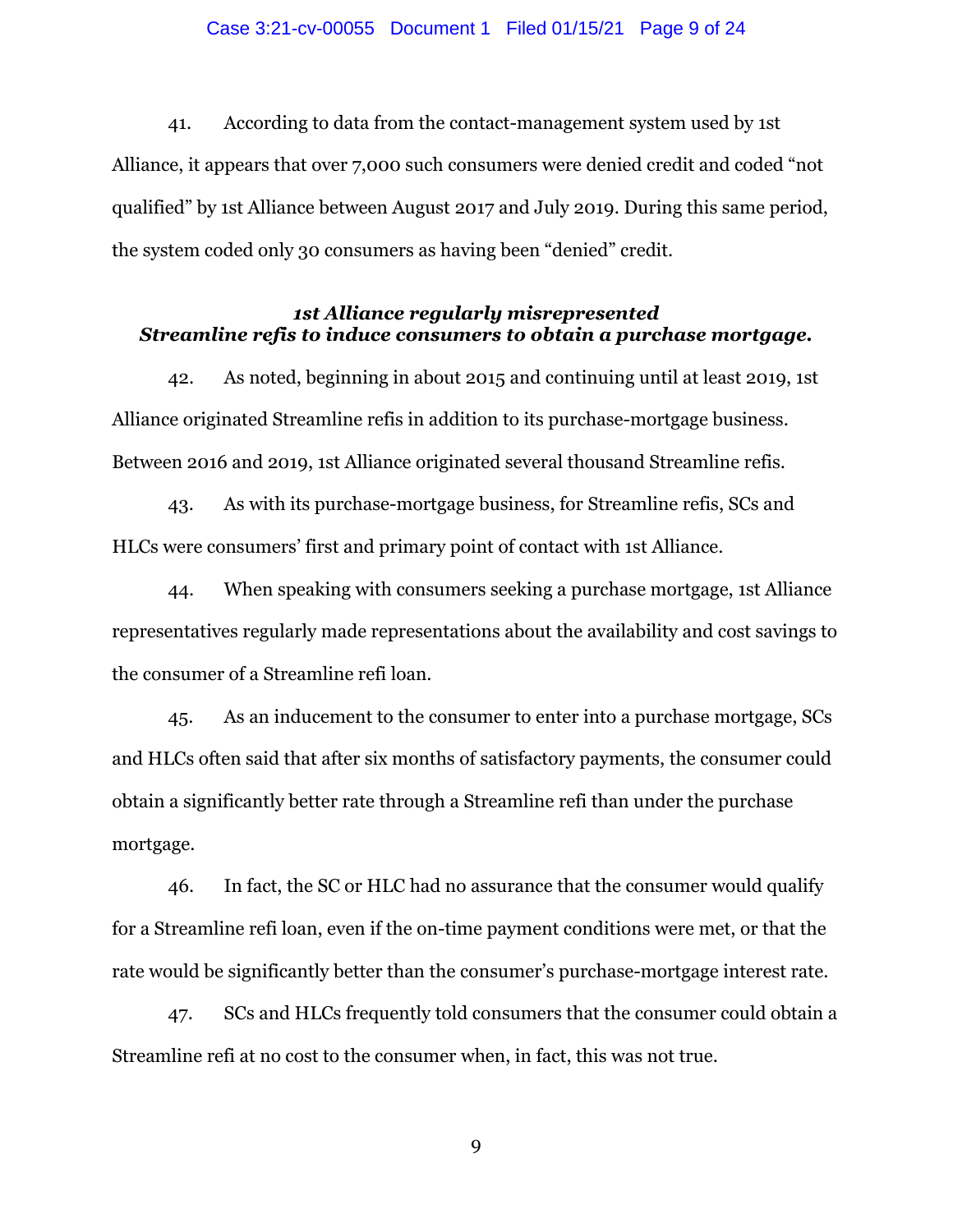# *1st Alliance salespeople made other misrepresentations and false statements to consumers.*

48. Unlicensed 1st Alliance personnel sent solicitation emails to consumers indicating that they were licensed and registered on NMLS when, in fact, they were not.

49. Some HLCs represented to the public, through social-media sites and other channels, that they performed the duties of a mortgage-loan originator.

50. Through their words and actions, SCs and HLCs gave borrowers the impression that they were licensed or otherwise qualified to originate loans when, in fact, they were not licensed or qualified.

51. During the prequalification or application process, SCs and HLCs made misrepresentations to borrowers concerning a borrower's likelihood of obtaining a mortgage-credit product or term, including whether the consumer was prequalified for a mortgage with 1st Alliance.

52. As a result of their reliance on SCs' and HLCs' misrepresentations concerning their likelihood of obtaining a loan with 1st Alliance, some consumers lost thousands of dollars in fees, expenses, and deposits and wasted months of time that they could have spent securing alternative financing for a home.

# *The Individual Defendants actively directed 1st Alliance's conduct.*

53. At all times relevant to this Complaint, 1st Alliance has had three shareholders: Individual Defendants DiIorio, St. Lawrence, and Aramburu.

54. The Individual Defendants were and are the "Managing Members" of 1st Alliance.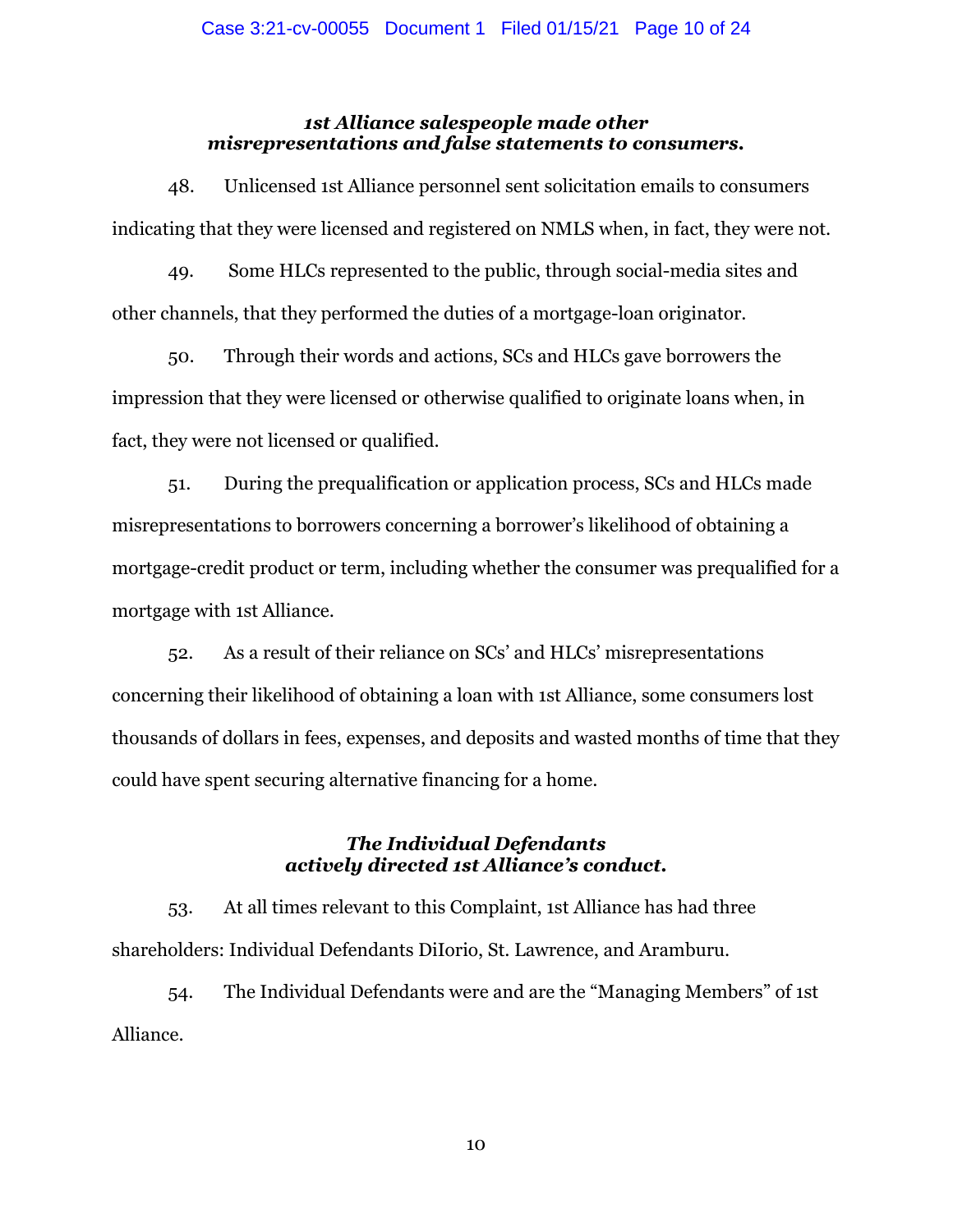#### Case 3:21-cv-00055 Document 1 Filed 01/15/21 Page 11 of 24

55. As the Managing Members, the Individual Defendants were each responsible for and approved 1st Alliance's business model, including the particular duties assigned under that model to unlicensed personnel such as SCs and HLCs, as well as to licensed MLOs.

56. As Managing Members, the Individual Defendants each had advance knowledge of and approved 1st Alliance policies and procedures.

57. As Managing Members, the Individual Defendants each had knowledge of and approved 1st Alliance's sales practices and the specific roles played by particular job roles, including SCs, HLCs, and MLOs, at each point in time.

58. At all times relevant to this Complaint, DiIorio was responsible for the day-to-day executive management of 1st Alliance.

59. As part of his duties, DiIorio frequently interacted with others at 1st Alliance concerning the structure and nature of the company's mortgage-origination business, including the specific roles played in that structure by sales staff and others, including SCs, HLCs, and MLOs. DiIorio directed and approved changes to those roles and interacted with 1st Alliance's compliance and legal functions in doing so.

60. St. Lawrence, as a Managing Member and President of Production, was responsible for and oversaw the structure and operation of sales and other production functions at 1st Alliance, which included SCs, HLCs, and MLOs, among others.

61. St. Lawrence controlled the offices in which 1st Alliance's sales personnel, including SCs and HLCs, worked, and where its call center was located.

62. DiIorio and St. Lawrence, as well as Aramburu in his capacity as a Managing Member and President of Capital Markets, each had knowledge of and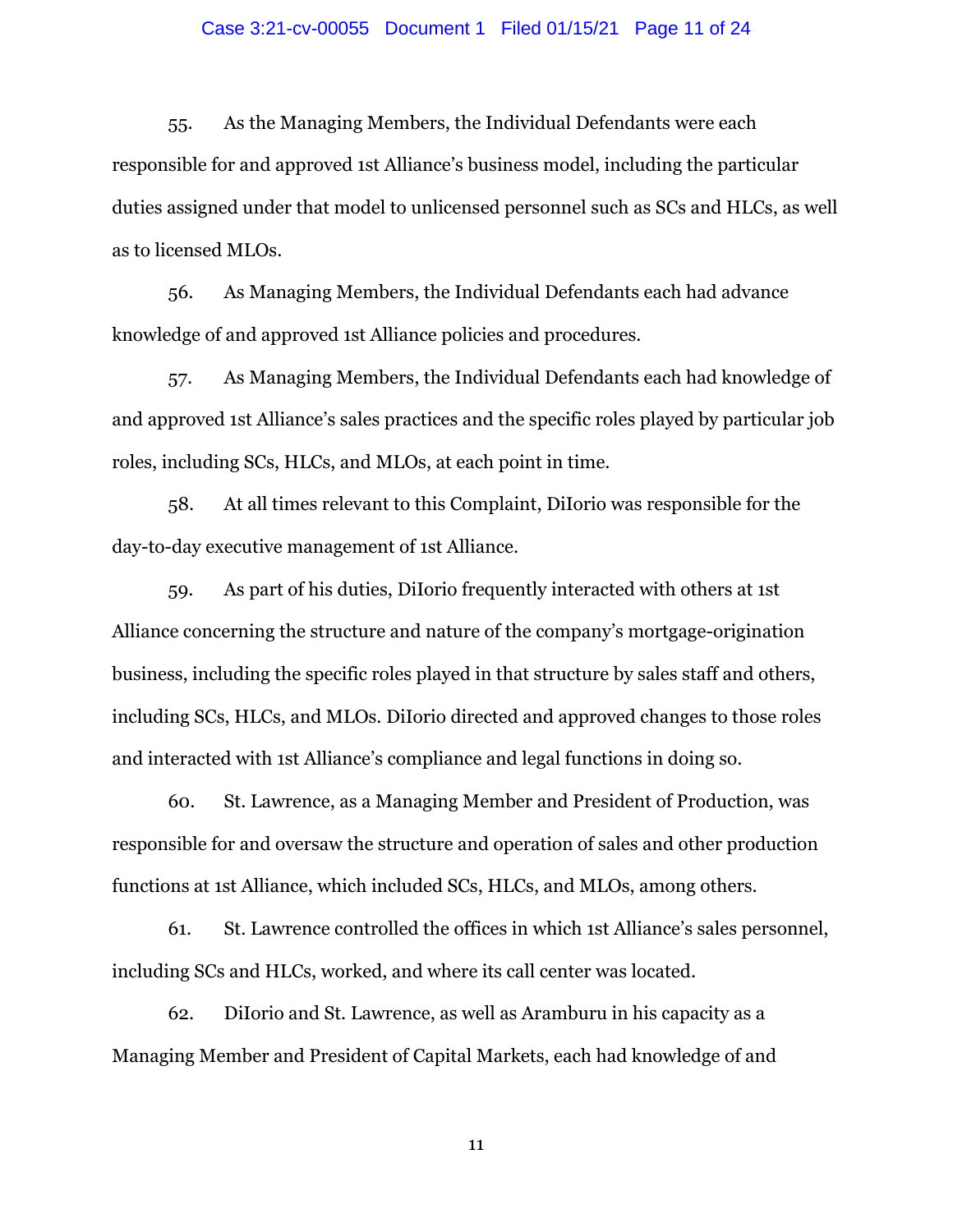approved 1st Alliance's policies and procedures relating to the federal and state SAFE Acts.

## **COUNT ONE: Regulation Z—Failing to Ensure that Loan Originators Were Licensed (Against 1st Alliance)**

63. The Bureau realleges and incorporates by reference paragraphs 1-62.

64. The Truth in Lending Act (TILA), 15 U.S.C § 1601 *et seq.*, was enacted by Congress to encourage the informed use of credit by assuring meaningful disclosure of credit terms to consumers. Regulation Z was promulgated to implement TILA. 12 C.F.R. § 1026.1.

65. 1st Alliance is a "loan originator organization" under Regulation Z. 12 C.F.R. § 1026.36(a)(1)(iii). 1st Alliance's SCs and HLCs are "individual loan originators" under Regulation Z. 12 C.F.R. § 1026.36(a)(1)(ii).

66. As a loan originator organization, 1st Alliance must ensure that "each individual loan originator who works for [it] is licensed" to the extent required "under the SAFE Act, its implementing regulations, and State SAFE Act implementing law before the individual acts as a loan originator in a consumer credit transaction secured by a dwelling." 12 C.F.R. § 1026.36(f)(2).

67. The Secure and Fair Enforcement for Mortgage Licensing Act of 2008 (SAFE Act), 12 U.S.C. § 5101, *et seq.*, encouraged states to implement state versions of the SAFE Act, with the minimum standards in the federal act as a floor. 12 C.F.R. § 1008.1(b).

68. Since enactment of the SAFE Act, every state has enacted a version of the model state SAFE Act that expands the category of individuals who must be licensed by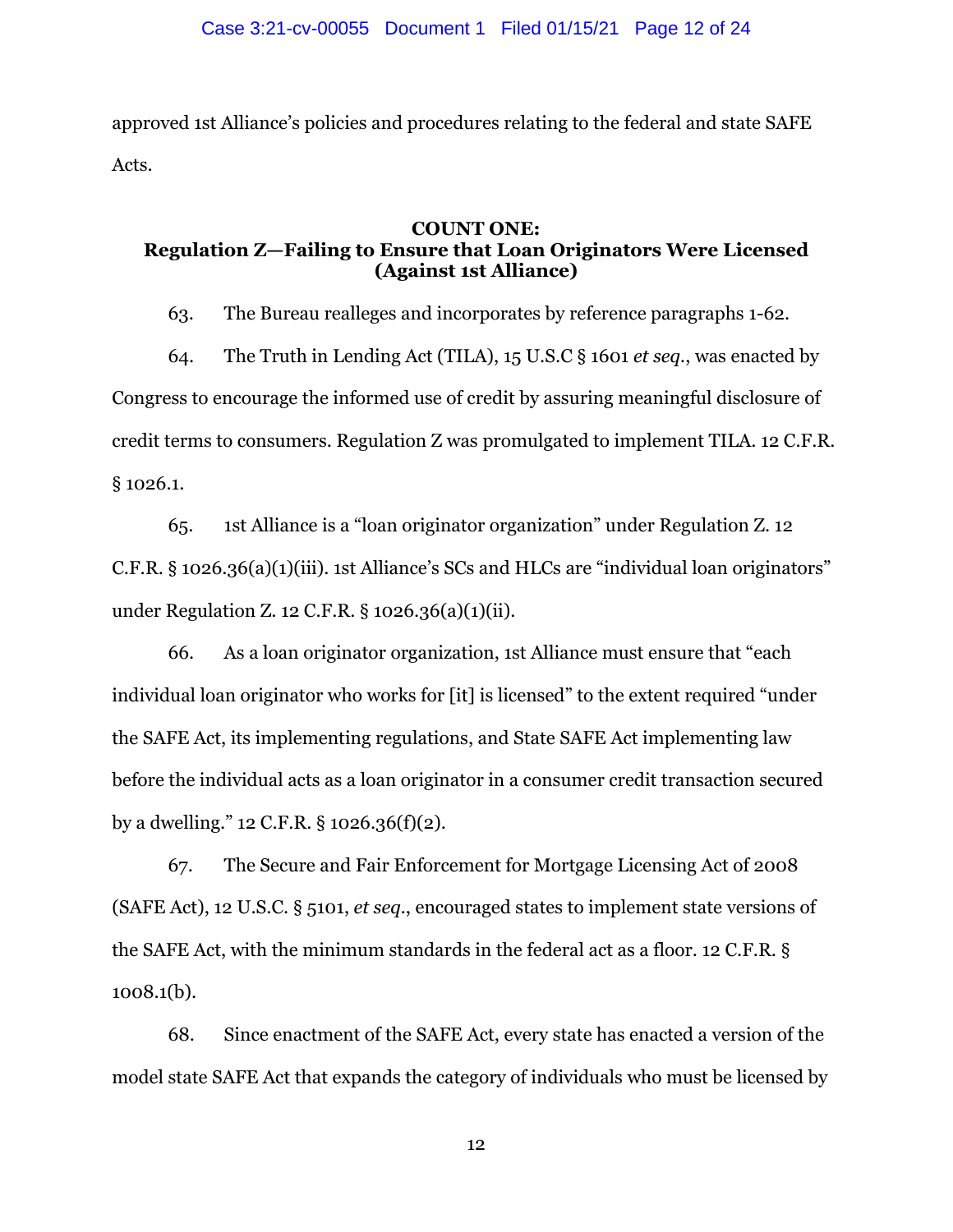#### Case 3:21-cv-00055 Document 1 Filed 01/15/21 Page 13 of 24

broadening the definition of "loan originator" to include an individual who, for compensation or gain or the expectation of compensation or gain, *either* "takes a residential mortgage loan application" *or* "offers or negotiates terms of a residential mortgage loan," and not only, as under the federal SAFE Act, an individual who does both. *See* State Model Language for Implementation of Public Law 110-289, Title V— S.A.F.E. Mortgage Licensing Act (CSBS/ AARMR 2009).

69. Some states, including Arkansas, Florida, Kentucky, New Hampshire, North Carolina, Ohio, South Carolina, and the District of Columbia further broadened the definition of "loan originator" in their state SAFE Act to include additional conduct requiring licensing, such as "assisting" a borrower in obtaining or applying for a mortgage loan, or "soliciting" a mortgage loan or an application for a mortgage loan.

70. At all times relevant to this Complaint and in every state in which 1st Alliance operated, SCs and HLCs engaged in conduct that constituted "assisting" a borrower in obtaining or applying for a mortgage loan and "soliciting" a mortgage loan or application.

71. 1st Alliance SCs and HLCs gathered the information about the borrower that is customary or necessary in a decision to make an offer of residential-mortgage loan terms, including the prospective borrower's name, address, marital status, dependents, income, SSN to obtain a credit report, employment information, and property address (if known).

72. 1st Alliance's SCs and HLCs each took mortgage-loan applications, offered or negotiated terms of residential-mortgage loans, or both. SCs and HLCs were therefore required under "State SAFE Act implementing law"—that is, the state SAFE Act of the applicable state—to be licensed. But they were not licensed.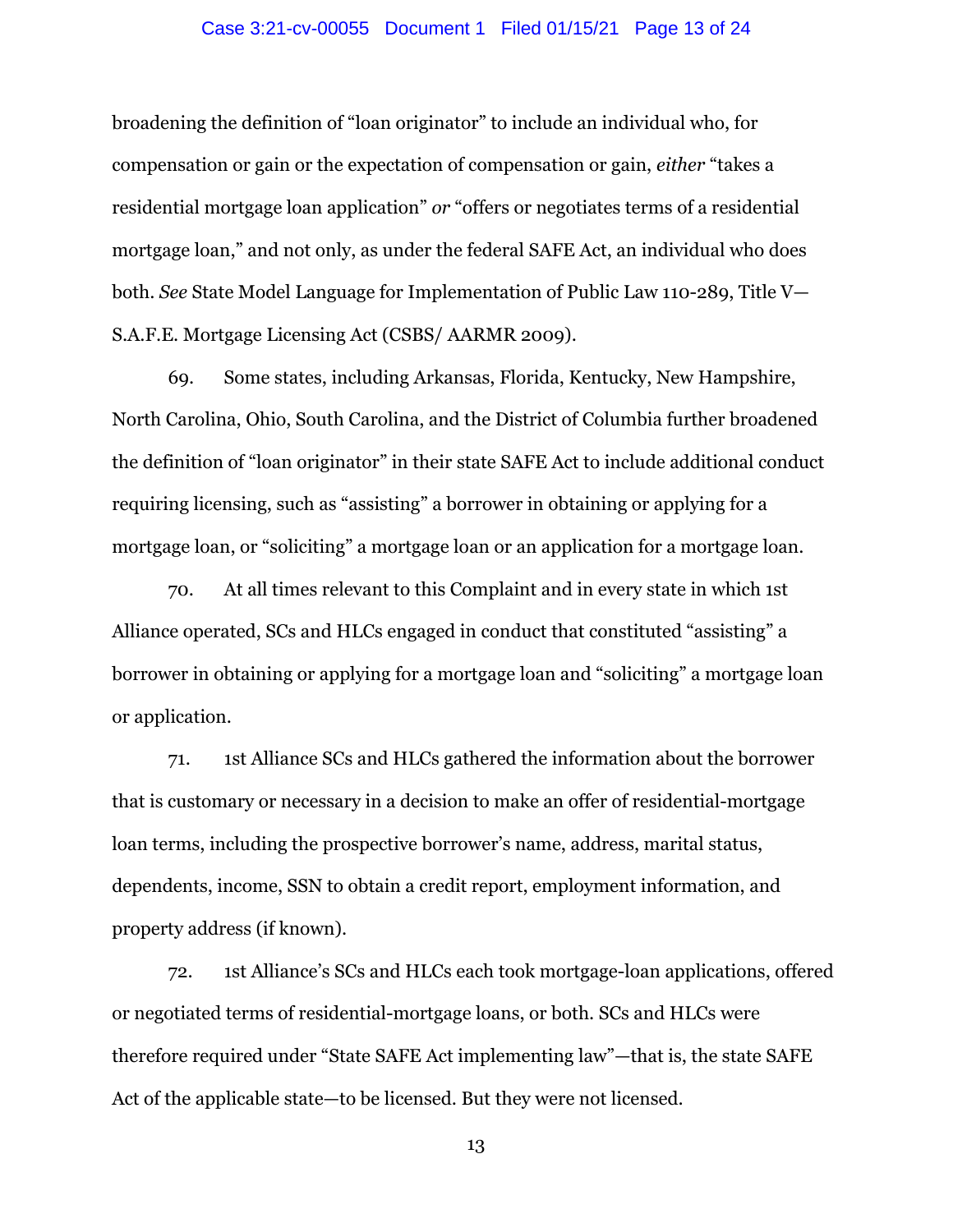#### Case 3:21-cv-00055 Document 1 Filed 01/15/21 Page 14 of 24

73. 1st Alliance thus violated Regulation Z when SCs or HLCs acted as loan originators by taking mortgage-loan applications or offering or negotiating terms of a residential-mortgage loan.

## **COUNT TWO: Regulation Z—Requiring Consumers to Submit Verifying Documents Before Providing a Loan Estimate (Against 1st Alliance)**

74. The Bureau realleges and incorporates by reference paragraphs 1-62.

75. Under Regulation Z, a creditor such as 1st Alliance "shall not require a consumer to submit documents verifying information related to the consumer's application before providing" to the consumer certain disclosures, generally known as a Loan Estimate. 12 C.F.R. § 1026.19(e)(2)(ii), (iii).

76. 1st Alliance employees regularly required consumers, often during the consumer's first telephone call with 1st Alliance, to submit verifying documents before 1st Alliance issued the consumer a Loan Estimate. Each time they did so, 1st Alliance violated Regulation Z.

# **COUNT THREE: Deceptive Mortgage-Origination Acts or Practices (Against all Defendants)**

77. The Bureau realleges and incorporates by reference paragraphs 1-62.

78. Under the CFPA, it is unlawful for any covered person to engage in a deceptive act or practice in connection with any transaction with a consumer for a consumer-financial product or service or the offering of a consumer-financial product or service. 12 U.S.C. §§ 5531(a), 5536(a)(1)(B).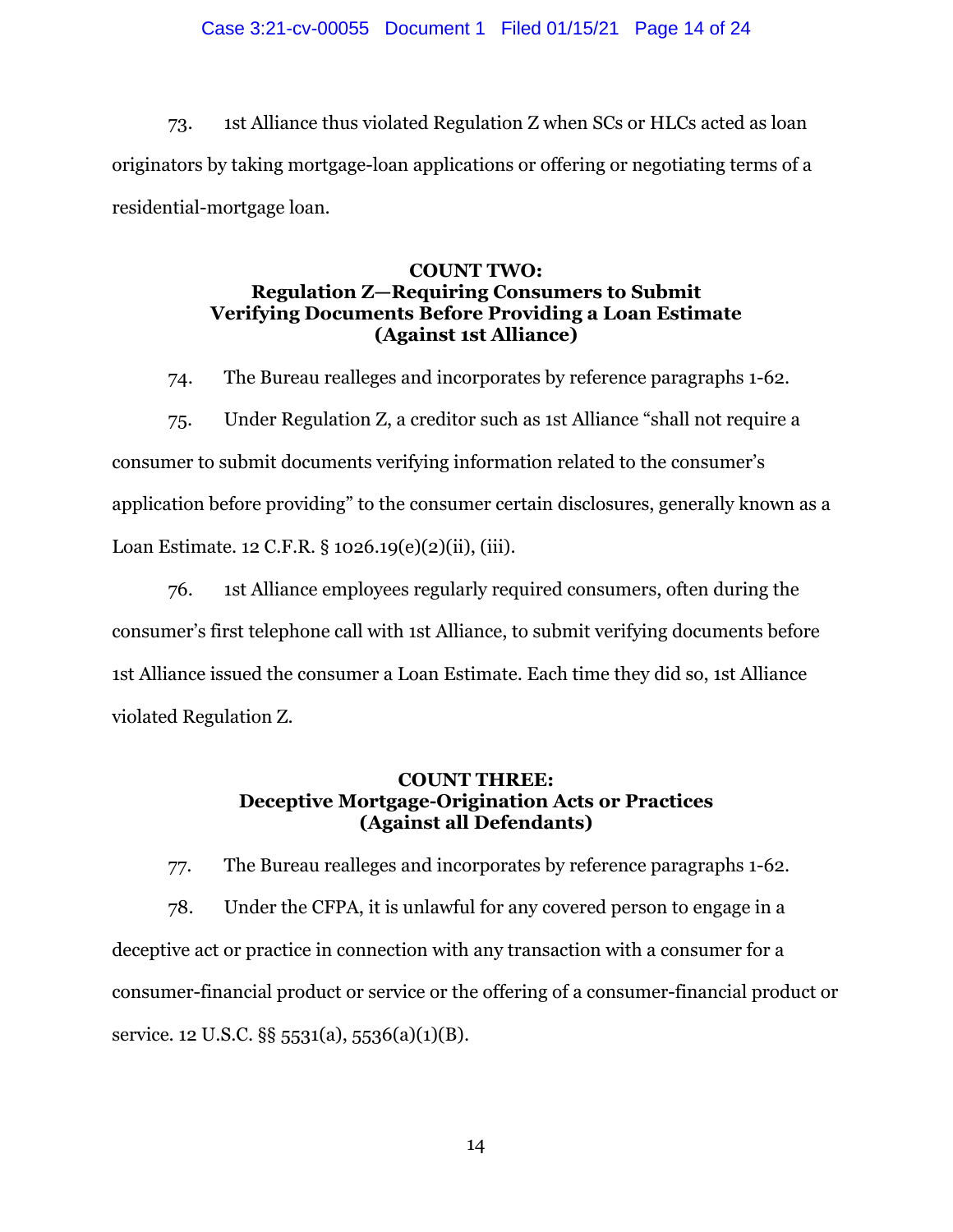#### Case 3:21-cv-00055 Document 1 Filed 01/15/21 Page 15 of 24

79. An act or practice is deceptive if it involves a material misrepresentation, omission, or practice that is likely to mislead a consumer acting reasonably under the circumstances.

80. At times, unlicensed SCs and HLCs presented themselves to consumers as licensed mortgage-loan originators by, among things, using a licensed employee's signature block and including their NMLS licensing number in e-mail solicitations to consumers to refinance their mortgages.

81. SCs and HLCs created the impression that they were licensed loan originators through social-media profiles and solicitations to consumers for preapprovals.

82. When unlicensed SCs and HLCs performed various tasks and took various information from the consumer, all of which required licensing, they caused consumers reasonably to believe that the SCs and HLCs were legally authorized to do those things when, in fact, the SCs and HLCs were not legally authorized.

83. Consumers referred to SCs and HLCs as their "loan officer," "loan originator," and "sole contact" at 1st Alliance.

84. Consumers lost money and time by relying on SC and HLC misinformation about the consumer's likelihood of getting a loan with 1st Alliance.

85. By implying during the mortgage-origination process that unlicensed SCs and HLCs were licensed loan originators, 1st Alliance made misrepresentations or omissions or engaged in practices that were likely to mislead consumers. 1st Alliance's misleading misrepresentations, omissions, or practices were material because a reasonable consumer might have acted differently, including by taking their business elsewhere, saving time and money, if informed of the truth.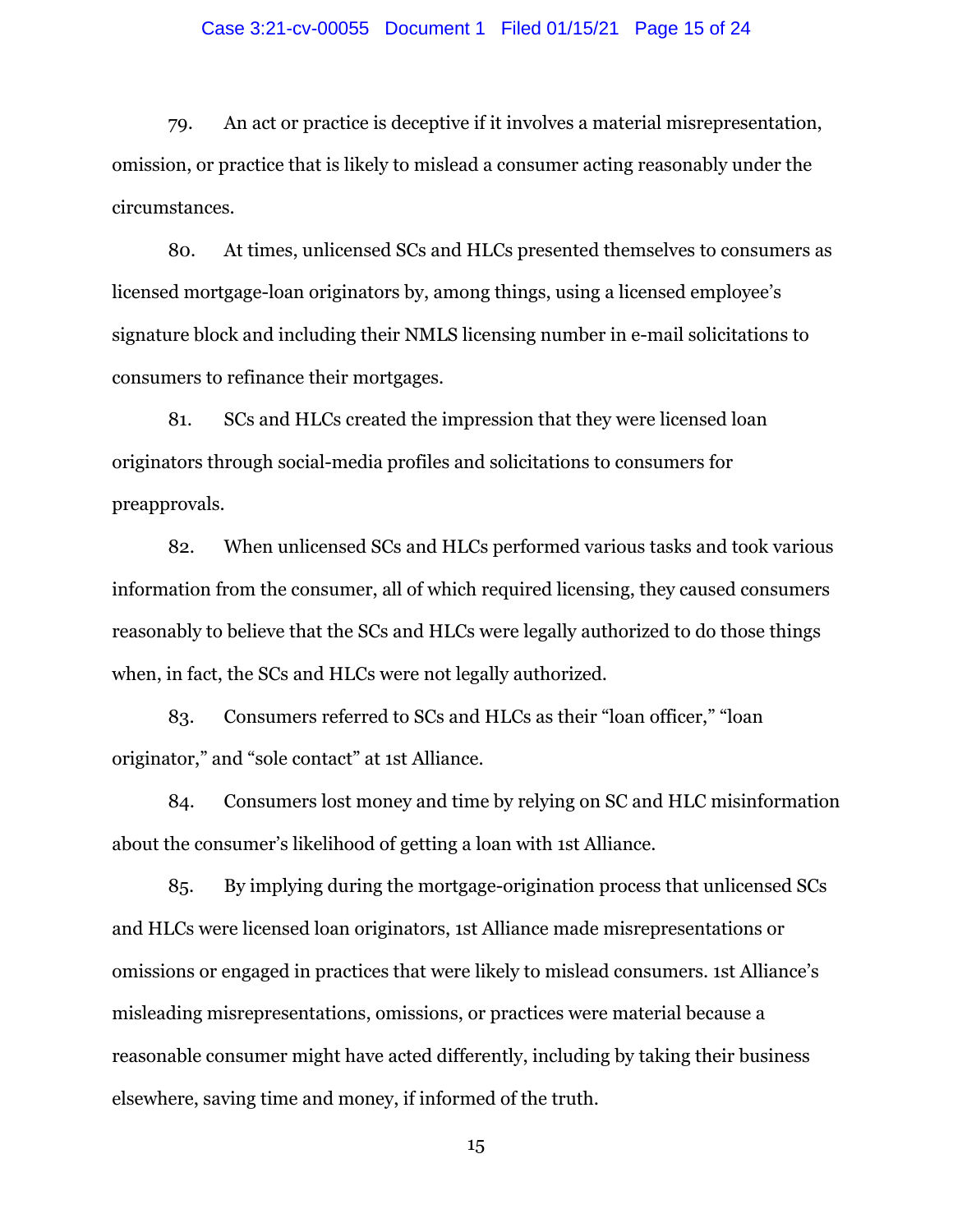#### Case 3:21-cv-00055 Document 1 Filed 01/15/21 Page 16 of 24

86. 1st Alliance therefore engaged in deceptive acts or practices under the CFPA. 12 U.S.C. §§ 5531(a), 5536(a)(1)(B).

87. The Individuals Defendants each engaged in the deceptive act or practice. 12 U.S.C. §§ 5531(a), 5536(a)(1)(B).

88. The Individual Defendants (1) participated directly in the deceptive acts or had the authority to control 1st Alliance, which also engaged in deceptive acts or practices, and (2) had actual knowledge of the material misrepresentations, were recklessly indifferent to the truth or falsity of the misrepresentation, or were aware of a high probability of fraud along with an intentional avoidance of the truth.

89. The Individual Defendants had actual knowledge of how 1st Alliance used unlicensed SCs and HLCs in the mortgage-origination process as part of its business model, including the particular acts and practices detailed above, and failed to prevent such conduct from occurring even though they had the authority to do so. The Individual Defendants approved all aspects of 1st Alliance's business model, policies, and procedures, including the particular acts and practices that underlie this claim.

90. The Individual Defendants therefore violated the CFPA.

## **COUNT FOUR: Unfair Mortgage-Origination Acts or Practices (Against all Defendants)**

91. The Bureau realleges and incorporates by reference paragraphs 1-62. 92. Under the CFPA, it is unlawful for any covered person to engage in an unfair act or practice in connection with any transaction with a consumer for a consumer-financial product or service or the offering of a consumer-financial product or service. 12 U.S.C. §§ 5531(c), 5536(a)(1)(B).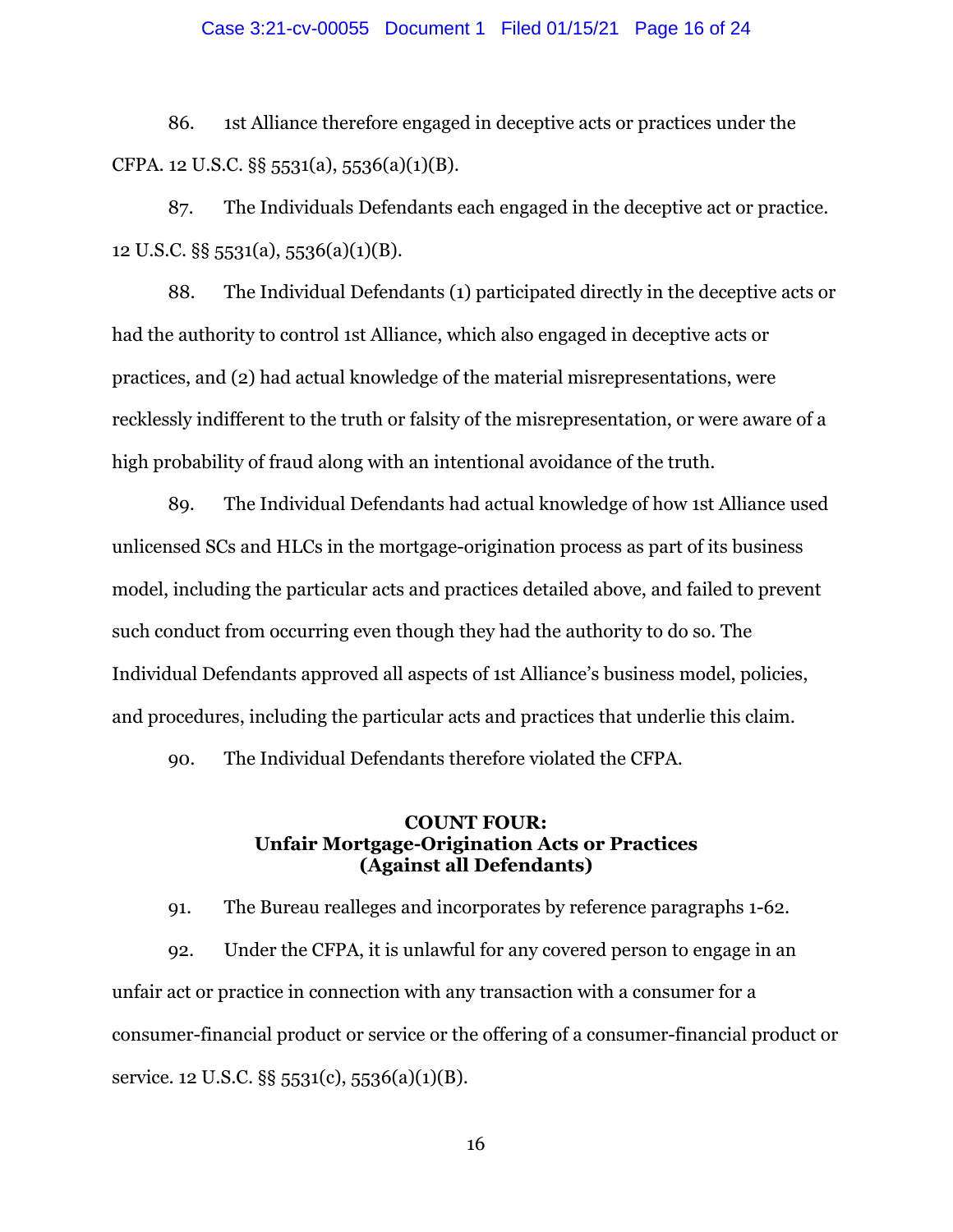#### Case 3:21-cv-00055 Document 1 Filed 01/15/21 Page 17 of 24

93. An act or practice is unfair if it causes or is likely to cause consumers substantial injury that is not reasonably avoidable and is not outweighed by countervailing benefits to consumers or to competition. 12 U.S.C.  $\S$ § 5531(c)(1), 5536(a)(1)(B).

94. 1st Alliance's SCs and HLCs (1) were not subject to mandatory, rigorous MLO training, (2) had no license to be suspended or revoked in the event of misbehavior, and (3) were not listed in the NMLS directory, in which consumers could find disciplinary action and employment history.

95. 1st Alliance's use of unqualified SCs and HLCs caused or was likely to cause substantial injury to potential borrowers because these employees did not provide critical, accurate, and timely loan-term information to any potential borrower concerning what was, for many, the biggest financial transaction of their life.

96. 1st Alliance's use of unqualified SCs and HLCs did not provide critical, accurate, and timely loan-term information to potential borrowers, which posed a serious risk of financial harm to many consumers by depriving them of the ability to shop around for better loan terms from competitors, which in turn made 1st Alliance less disposed to make consumers their best offer.

97. At times, an SC or HLC told consumers that they were eligible for a mortgage with 1st Alliance, only to be told much later in the application process that the SC or HLC had been mistaken and their application had been denied.

98. Consumers lost time and money as a result of relying on misinformation provided by SCs or HLCs.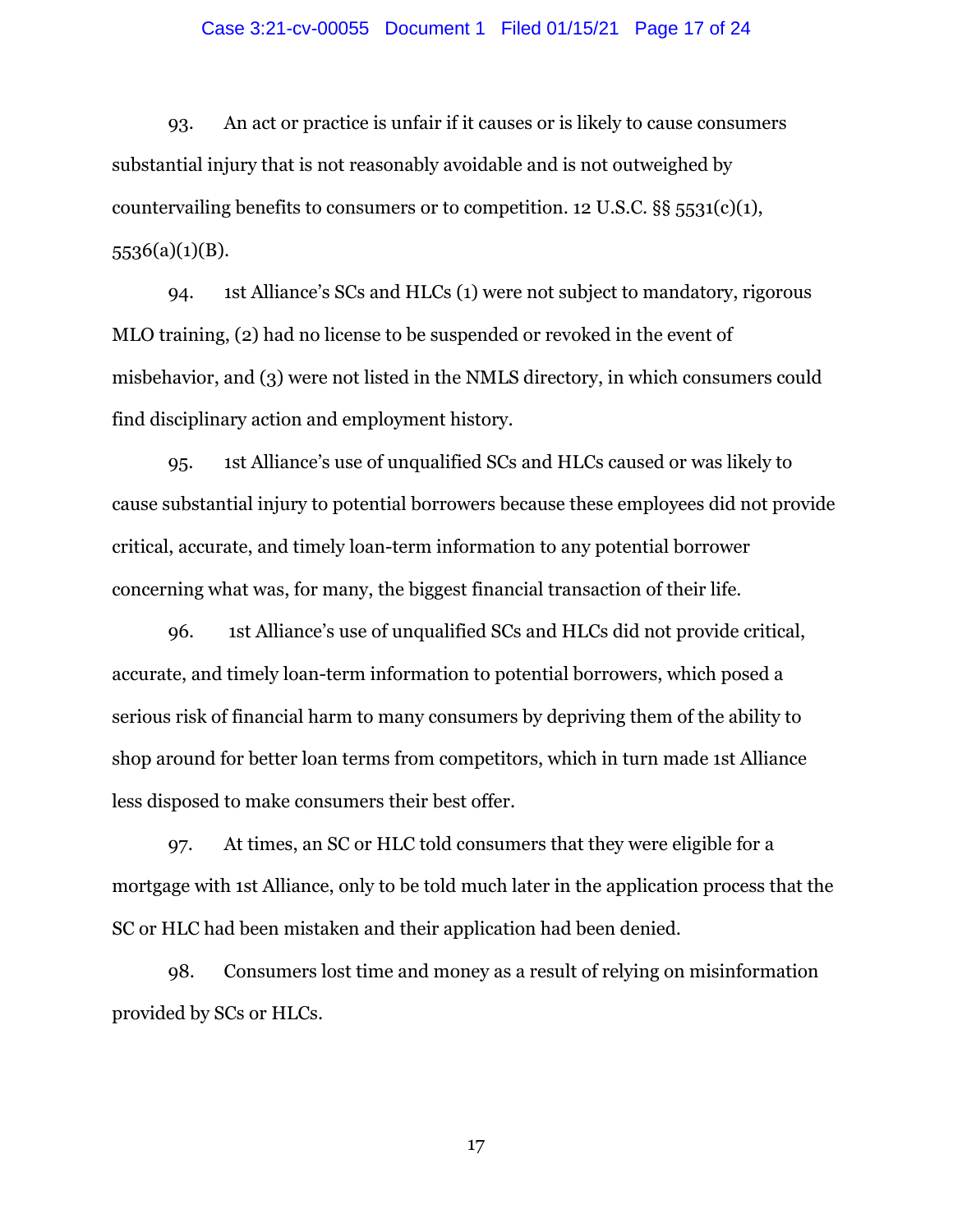#### Case 3:21-cv-00055 Document 1 Filed 01/15/21 Page 18 of 24

99. Consumers could not reasonably have avoided these injuries from 1st Alliance's unqualified SCs and HLCs not providing critical, accurate, or timely loan-term information, as they were unlikely to be aware of the potential harm in time to do so.

100. The injuries were not outweighed by countervailing benefits to consumers or competition. 1st Alliance's unqualified SCs and HLCs not providing critical, accurate, and timely loan-term information to potentially borrowers provided little, if any, benefit to consumers. In fact, the failure to provide this information damaged competition and thereby harmed consumers by giving the company a competitive advantage over mortgage companies that abided by the law.

101. 1st Alliance's unqualified SCs and HLCs not providing critical, accurate, and timely loan-term information to potential borrowers was an unfair act or practice that violated the CFPA, for which 1st Alliance and the Individual Defendants are each liable. 12 U.S.C. §§ 5531(c), 5536(a)(1)(B).

102. As alleged above, 1st Alliance's business model, including all aspects of its use of sales representatives, was designed and implemented by or with the knowledge of the Individual Defendants so that, in relevant part, unlicensed SCs and HLCs routinely performed mortgage origination activities as part of their core duties.

103. The Individuals Defendants each engaged in the unfair acts or practices. 12 U.S.C.  $\S$ § 5531(a), 5536(a)(1)(B).

104. The Individual Defendants had actual knowledge that 1st Alliance's unqualified SCs and HLCs failed to provide critical, accurate, and timely loan-term information to potential borrowers, and failed to prevent such conduct from occurring even though they had the authority to do so. The Individual Defendants approved all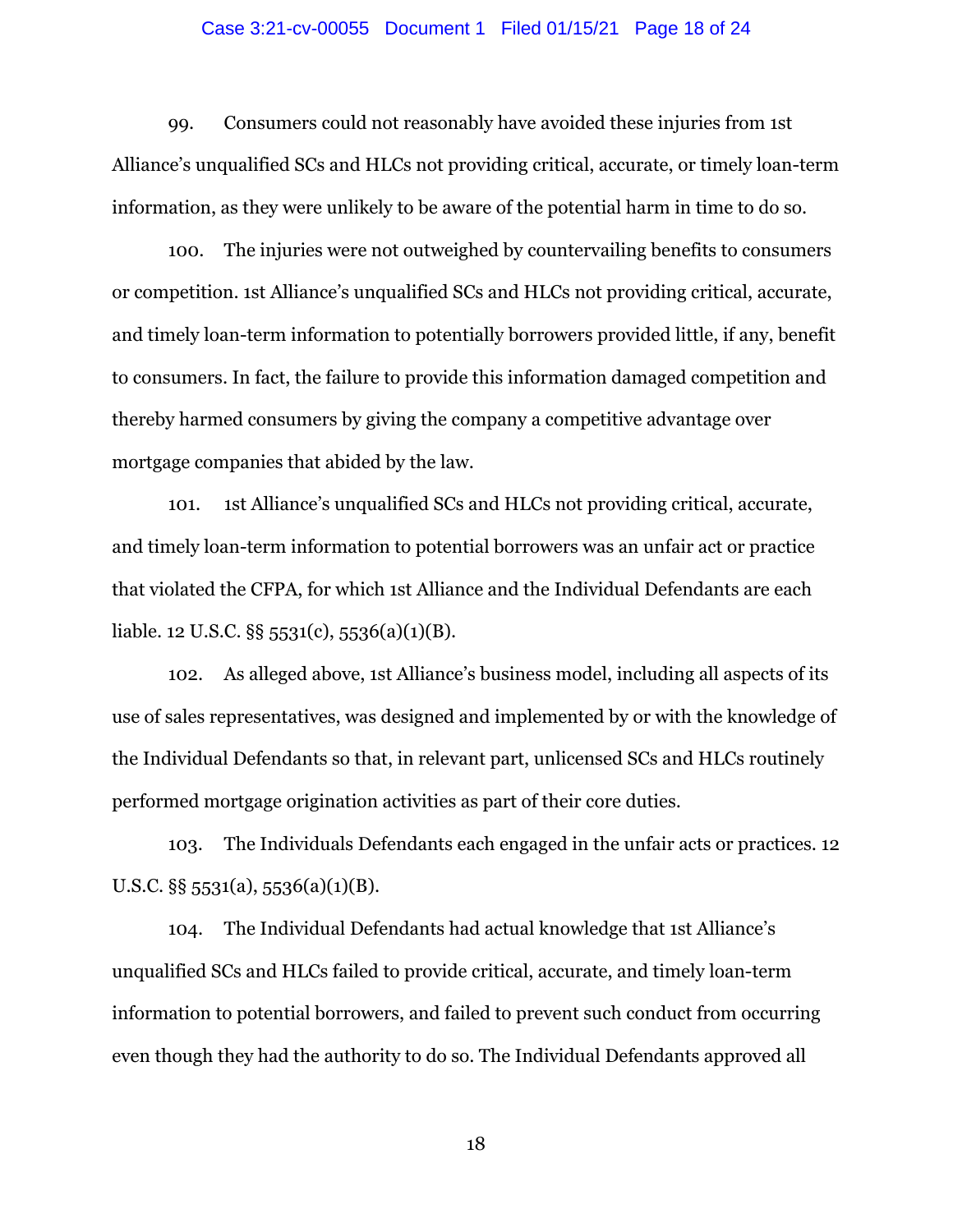#### Case 3:21-cv-00055 Document 1 Filed 01/15/21 Page 19 of 24

aspects of 1st Alliance's business model, policies, and procedures, including the acts and practices that underlie this claim.

105. The Individual Defendants therefore violated the CFPA.

## **COUNT FIVE: Deception Regarding the FHA Streamline Program (Against all Defendants)**

106. The Bureau realleges and incorporates by reference paragraphs 1-62.

107. 1st Alliance repeatedly made representations to consumers seeking a purchase mortgage about the availability and terms of an FHA Streamline refinance loan, including costs, interest rates, and timing, even though it was impossible for 1st Alliance to know if its representations were true or accurate.

108. In so doing, 1st Alliance misrepresented the program to consumers. These misrepresentations were material because they were likely to influence consumers' behavior concerning the loans.

109. These misrepresentations were therefore deceptive acts or practices under the CFPA for which 1st Alliance is liable. 12 U.S.C.  $\S$ § 5531(a), 5536(a)(1)(B).

110. The Individual Defendants each engaged in the deceptive act or practice. §§ 5531(a), 5536(a)(1)(B).

111. The Individual Defendants (1) participated directly in the deceptive acts or had the authority to control 1st Alliance, which did so, and (2) had actual knowledge of the material misrepresentations, were recklessly indifferent to the truth or falsity of the misrepresentations, or were aware of a high probability of fraud along with an intentional avoidance of the truth.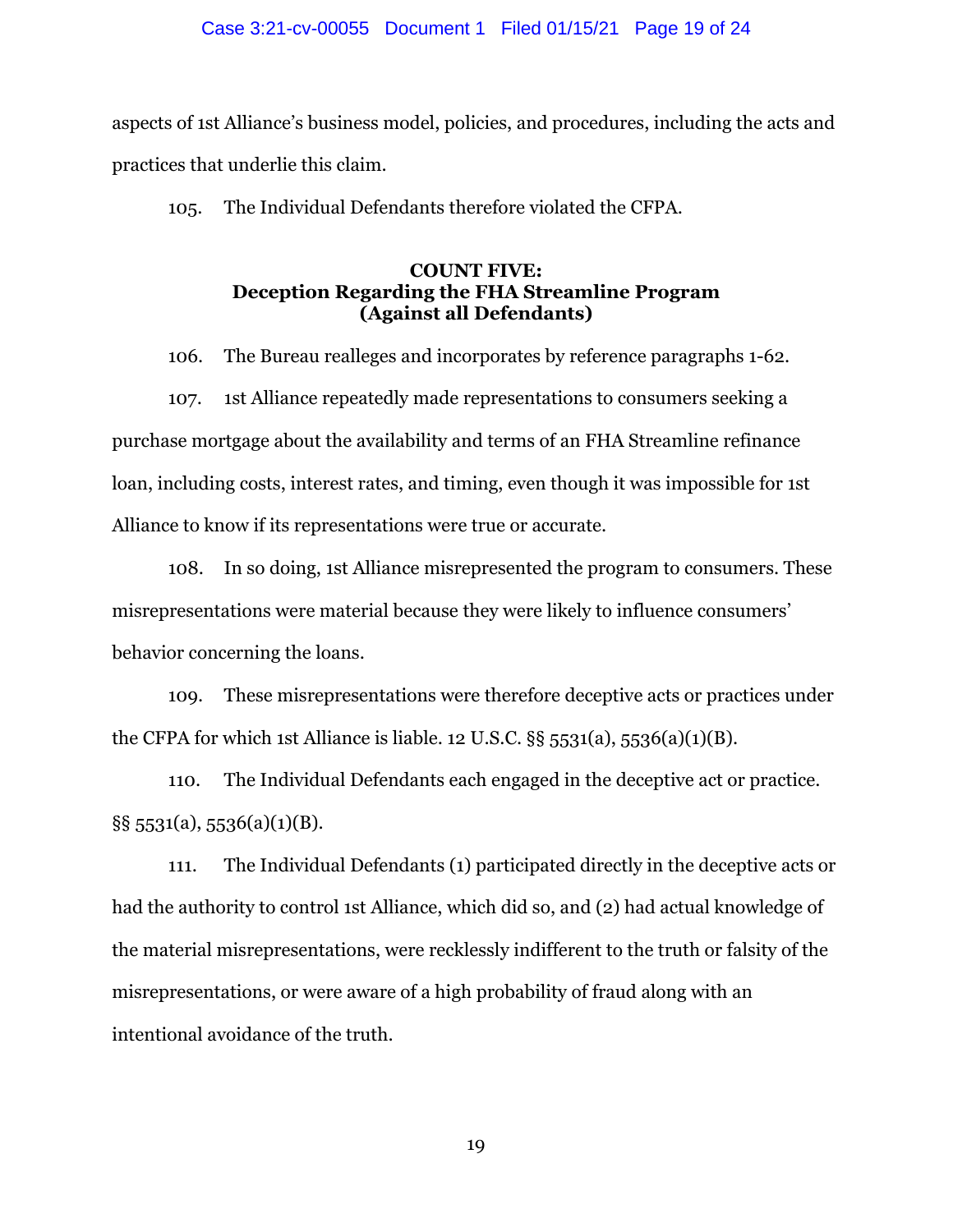#### Case 3:21-cv-00055 Document 1 Filed 01/15/21 Page 20 of 24

112. The Individual Defendants had actual knowledge of how the SCs and HLCs were misrepresenting the Streamline refi program to consumers and failed to prevent such conduct from occurring even though they had the authority to do so. The Individual Defendants approved all aspects of 1st Alliance's business model, policies and procedures, and sales practices that underlie this claim.

113. The Individual Defendants therefore violated the CFPA.

### **COUNT SIX: MAP Rule (Against 1st Alliance)**

114. The Bureau realleges and incorporates by reference paragraphs 1-62.

115. It is a violation of Regulation N, known as the Mortgage Acts and Practices (MAP) Rule, "for any person to make any material misrepresentation, expressly or by implication, in any commercial communication, regarding any term of any mortgage credit product." 12 C.F.R. § 1014.3.

116. 1st Alliance is subject to the MAP Rule because it is a person over which the Federal Trade Commission has jurisdiction under the Federal Trade Commission Act, 15 U.S.C. §§ 41‒58. *See* 12 C.F.R. § 1014.1. The MAP Rule is a Federal consumer financial law. 12 U.S.C. § 5481(12)(Q), (14).

117. 1st Alliance provided "mortgage credit product[s]" under the MAP Rule. 12 C.F.R. § 1014.2.

118. 1st Alliance's sales calls, text messages, and emails were "commercial communications" regarding a term of a "mortgage credit product" under 12 C.F.R. § 1014.2.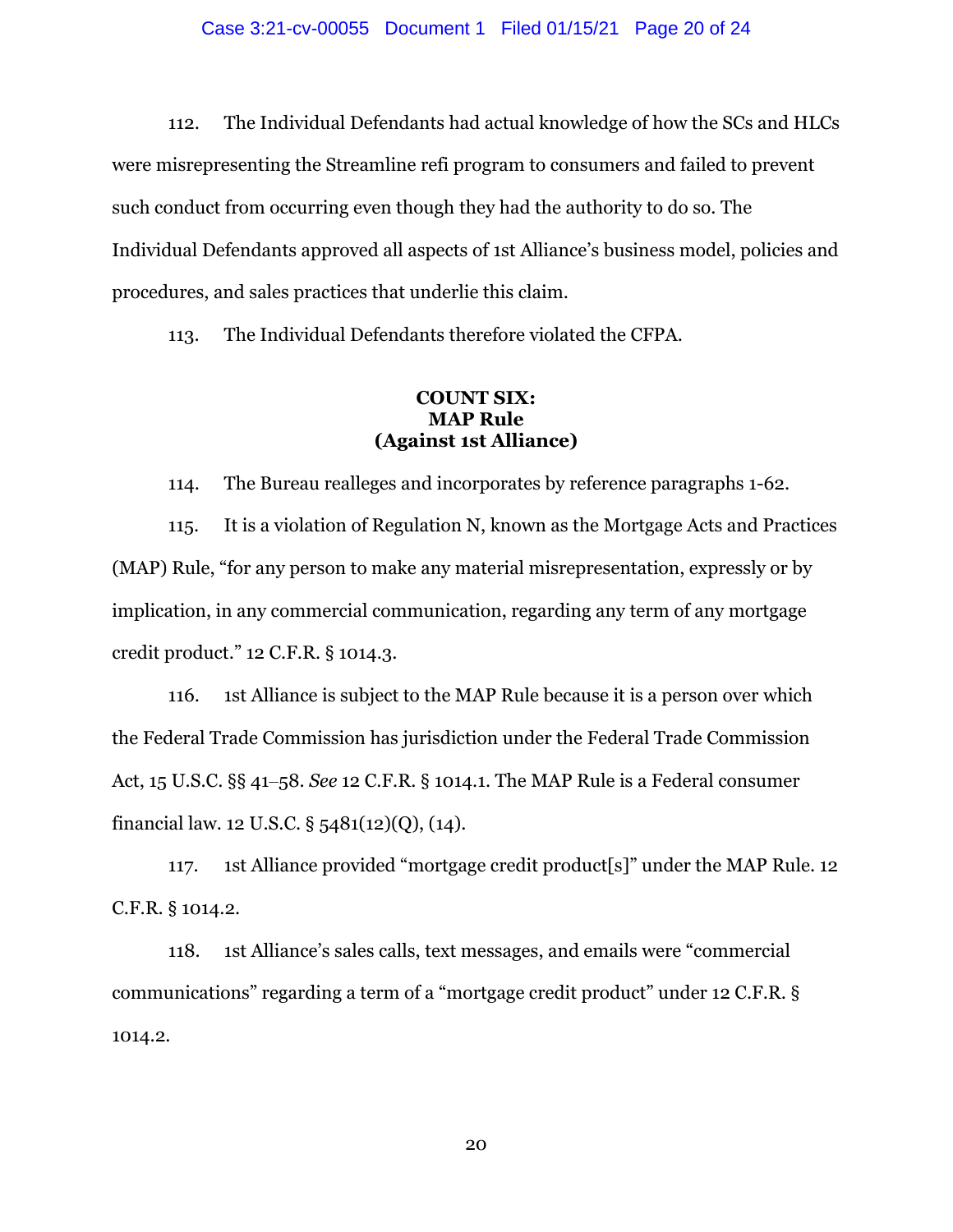#### Case 3:21-cv-00055 Document 1 Filed 01/15/21 Page 21 of 24

119. 1st Alliance's representatives communicated repeatedly to consumers that the consumer would qualify for one of 1st Alliance's mortgages when 1st Alliance had already received information from the consumer that would disqualify the consumer from receiving a 1st Alliance mortgage, and the consumer was, in fact, later disqualified.

120. As noted above, 1st Alliance repeatedly mischaracterized the FHA Streamline refi program to consumers who were seeking a purchase mortgage, making representations about availability and terms, including costs, interest rates, and timing, when it had no way of knowing the truth or falsity of the representations.

121. In both cases, 1st Alliance committed material misrepresentations in commercial communications with consumers, in violation of the MAP Rule.

## **COUNT SEVEN: Equal Credit Opportunity Act (Against 1st Alliance)**

122. The Bureau realleges and incorporates by reference paragraphs 1-62.

123. Under the Equal Credit Opportunity Act (ECOA) and its enabling regulation, Regulation B, a creditor such as 1st Alliance must give proper written notice of its reason for taking adverse action to a consumer within 30 days of denying the consumer's application for credit.  $15$  U.S.C.  $\S 1691(d)$ ,  $12$  C.F.R.  $\S 1002.9(a)$ .

124. A creditor is deemed to have treated a prequalification request as an application if, after evaluating information, the creditor decides it will not approve the request and communicates that decision. Comment 5 to 12 C.F.R. § 1002.9 (App'x. Supp. I to Part 1002).

125. 1st Alliance denied applications for credit from thousands of consumers and verbally informed those consumers. But as a matter of policy, 1st Alliance sent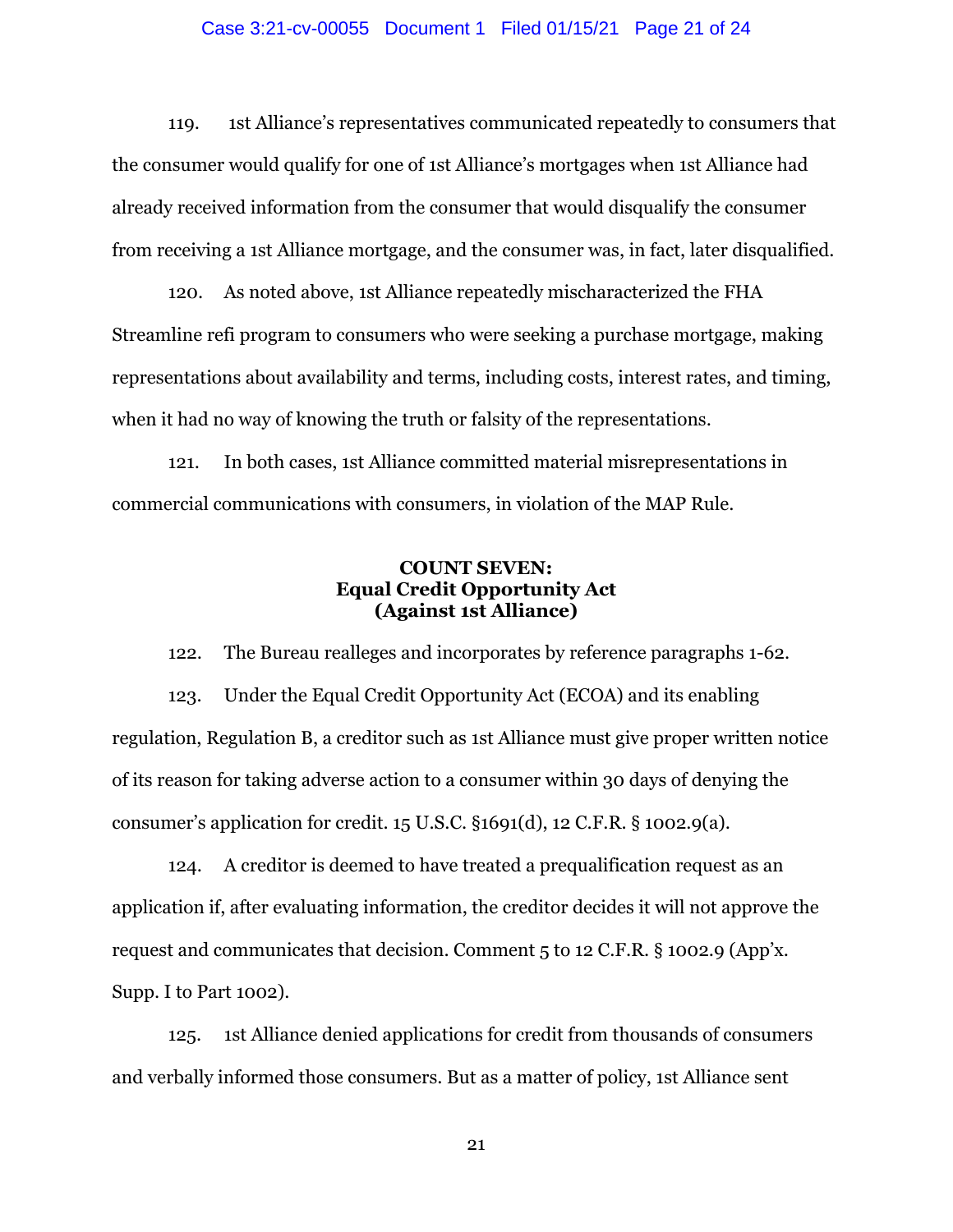#### Case 3:21-cv-00055 Document 1 Filed 01/15/21 Page 22 of 24

consumers no written notice that it had denied them credit. 1st Alliance violated ECOA and Regulation B as to each such consumer.

## **COUNT EIGHT: Fair Credit Reporting Act (Against 1st Alliance)**

126. The Bureau realleges and incorporates by reference paragraphs 1-62.

127. Under the Fair Credit Reporting Act, any person who "takes any adverse action with respect to any consumer that is based in whole or in part on any information contained in a consumer report" must give that consumer a written or electronic disclosure that includes a numerical credit score and certain other information. 15 U.S.C. § 1681m(a).

128. 1st Alliance took action based on information in a consumer report with respect to thousands of consumers in denying those consumers a mortgage loan. But as a matter of policy, 1st Alliance did not send those consumers any written or electronic notice. 1st Alliance violated FCRA each time it failed to do so.

## **COUNT NINE: CFPA Violations Based on Violations of Federal Consumer Financial Law (Against 1st Alliance)**

129. The Bureau realleges and incorporates by reference paragraphs 1-62.

130. Under § 1036 of the CFPA, it is unlawful for "any covered person . . . to offer or provide to a consumer any financial product or service not in conformity with Federal consumer financial law, or otherwise commit any act or omission in violation of a Federal consumer financial law." 12 U.S.C. § 5536(a)(1)(A).

131. TILA, FCRA, ECOA, the MAP Rule, and the 2014 Order are Federal consumer financial laws. 12 U.S.C. §§ 5481(12), (14).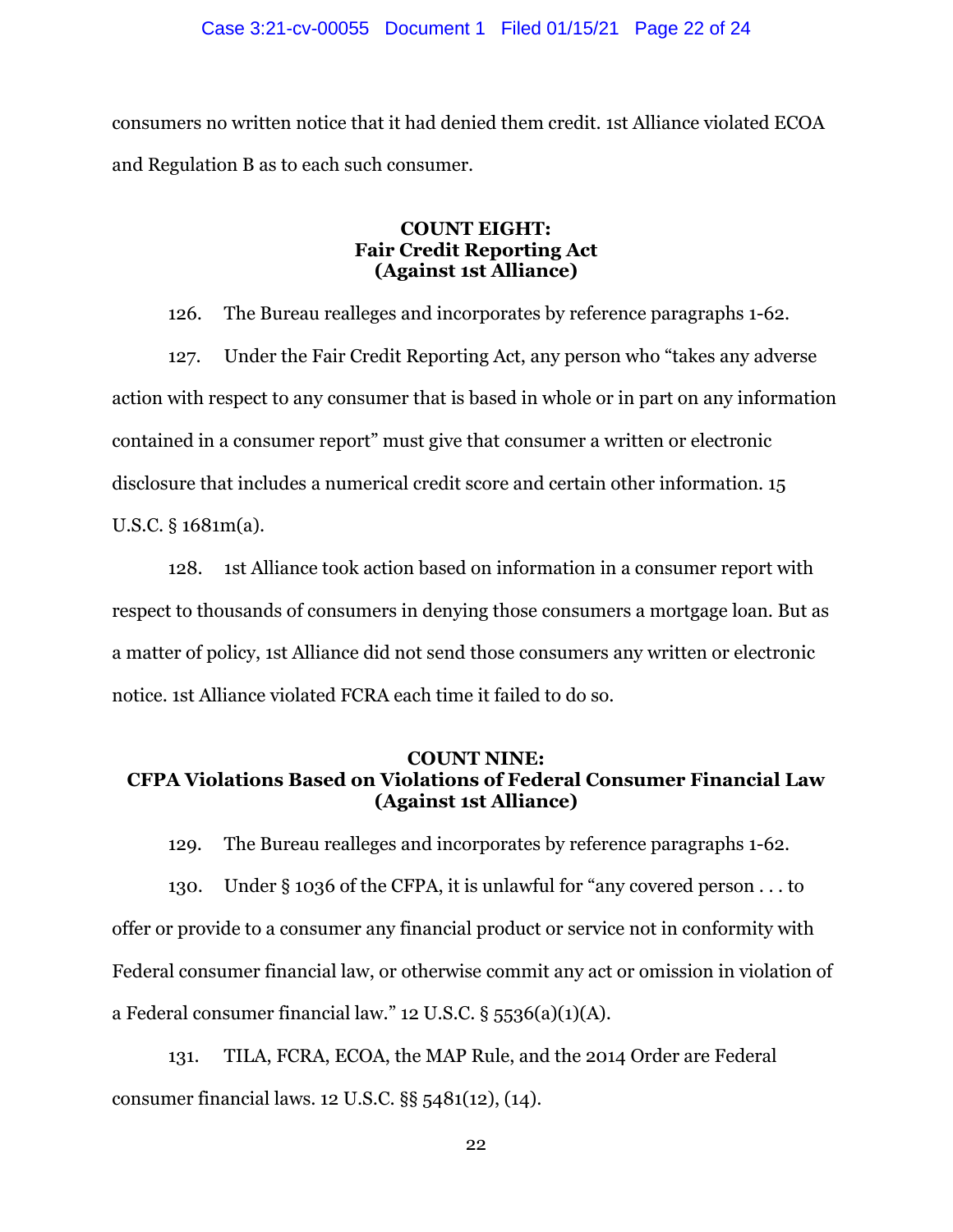## Case 3:21-cv-00055 Document 1 Filed 01/15/21 Page 23 of 24

132. Thus, each violation of a Federal consumer financial law recited above is also a violation of § 1036 of the CFPA.

## **Demand for Relief**

Wherefore, the Bureau requests that the Court:

1. enjoin Defendants from committing future violations of the CFPA, TILA,

the MAP Rule, FCRA, and ECOA;

- 2. award additional injunctive relief as justice may require;
- 3. award consumer redress;
- 4. award damages or other monetary relief;
- 5. order disgorgement of ill-gotten gains;
- 6. award civil-money penalties;
- 7. award costs; and
- 8. award additional relief as the Court may determine to be just and proper.

Respectfully submitted,

*Counsel for Bureau of Consumer Financial Protection*  Thomas G. Ward *Enforcement Director*  Jeffrey Paul Ehrlich *Deputy Enforcement Director*  Owen Martikan  *Assistant Litigation Deputy* 

/s/ Donald R. Gordon Donald R. Gordon (Bar No. phv11058) donald.gordon@cfpb.gov Phone: (212)328-7011 Amanda Lewis (Bar No. phv11057) amanda.lewis@cfpb.gov Phone: (202)360-9204 Fax: (703) 642-4585 1700 G Street, NW Washington, DC 20552